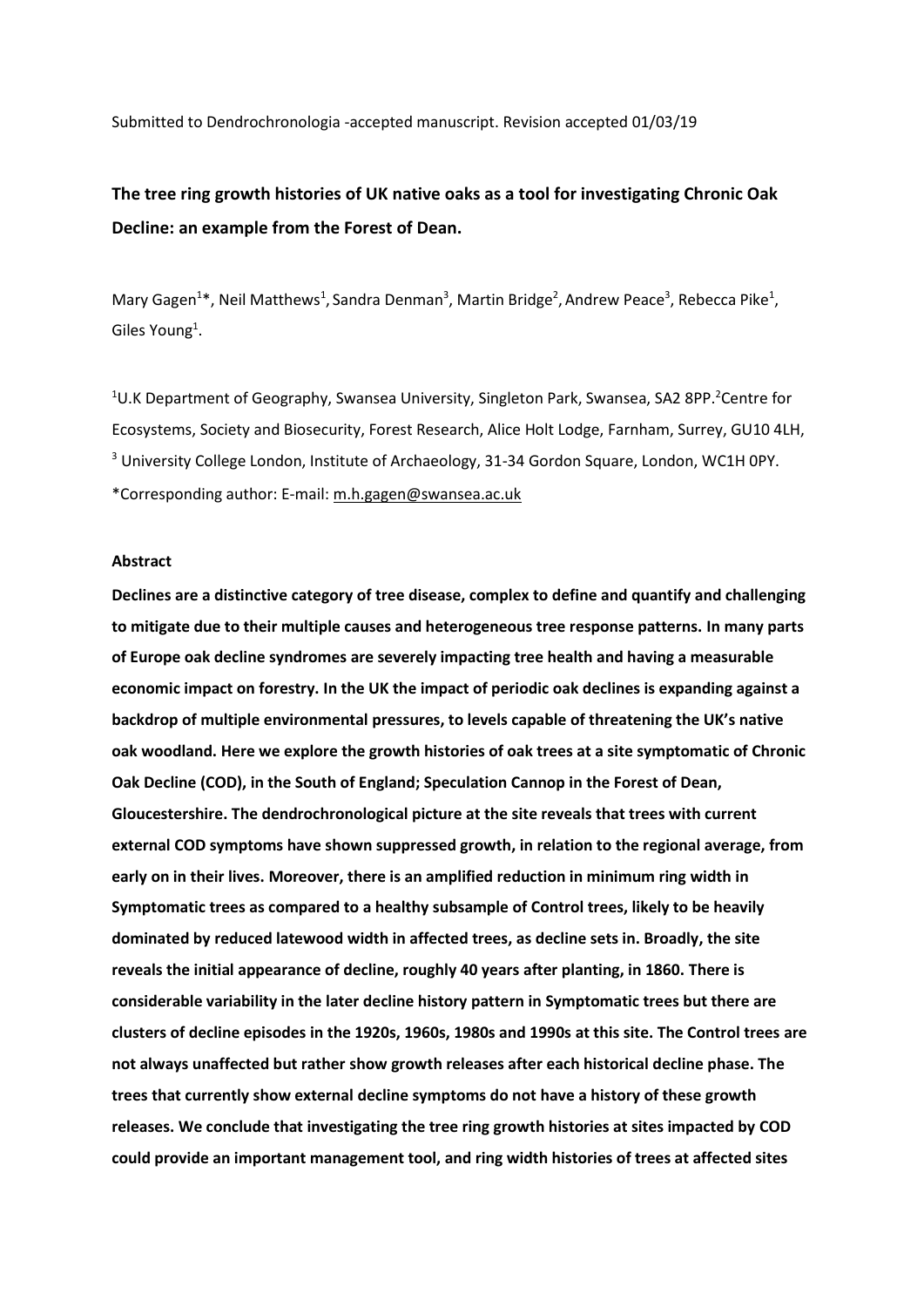**should be used in the identification of the decline predisposing factors, that a management strategy requires.**

#### **Introduction and background**

Declines are a distinctive category of tree disease, first conceptualised by Sinclaire (1965), and developed by Manion (1981) and Manion and Lachance (1992). They are among the most complex tree pathologies to define and quantify and are challenging to mitigate due to their multiple causes and heterogeneous tree response patterns (see Denman et al. 2017 and references therein). Decline syndromes involve multiple biotic and abiotic factors (Brown et al 2017; Manion 1981; Manion and Lachance 1992; Delatour 1983; Gibbs and Greig 1997; Thomas 2002, 2008). These factors may interact in different ways to produce symptoms that develop over many years and may themselves vary within and between sites. Trees at affected sites may show periods of remission and the pace of decline symptom development may vary over time.

In many parts of Europe oak decline syndromes are severely impacting tree health and vitality and having a measurable economic impact on forestry (Hartman and Blank 1993; Helama et al 2009; Lévy et al 1992; Sonesson and Drobyshev 2010; Thomas et al 2002; Fekete e al 2017). Whilst pathogens are clearly involved, abiotic factors, including changing precipitation and temperature regimes, will play a part in determining both the geographical spread of decline syndromes and the prognosis of vulnerable individuals. In the UK the impact of damaging, periodic oak declines, probably going back 100 years, is now expanding against a backdrop of multiple environmental pressures, to levels potentially capable of threatening the UK's ecologically and environmentally indispensable native oak species (Denman et al. 2014; 2017).

Britain's native oak species *Quercus robur* and *Q. petraea* suffer from two syndromes identified as chronic and acute decline (Denman 2014, Brown et al 2016). Chronic Oak Decline (COD) and Acute Oak Decline (AOD) can occur in a mosaic pattern across landscapes (Samec et al 2017) but have distinctions in their associated casual agents, and in the speed of onset and nature of external symptoms (Denman and Webber 2009, Denman et al. 2014). Chronic Oak Decline develops over decades and seems to be associated with poor root health. A progressive deterioration in tree crown condition, a loss of fine twigs and branch dieback are all associated symptoms. COD is thought to be marked by long term growth reductions that take place over many years before the appearance of external symptoms (Denman and Webber, 2009). By contrast, AOD is characterised by suites of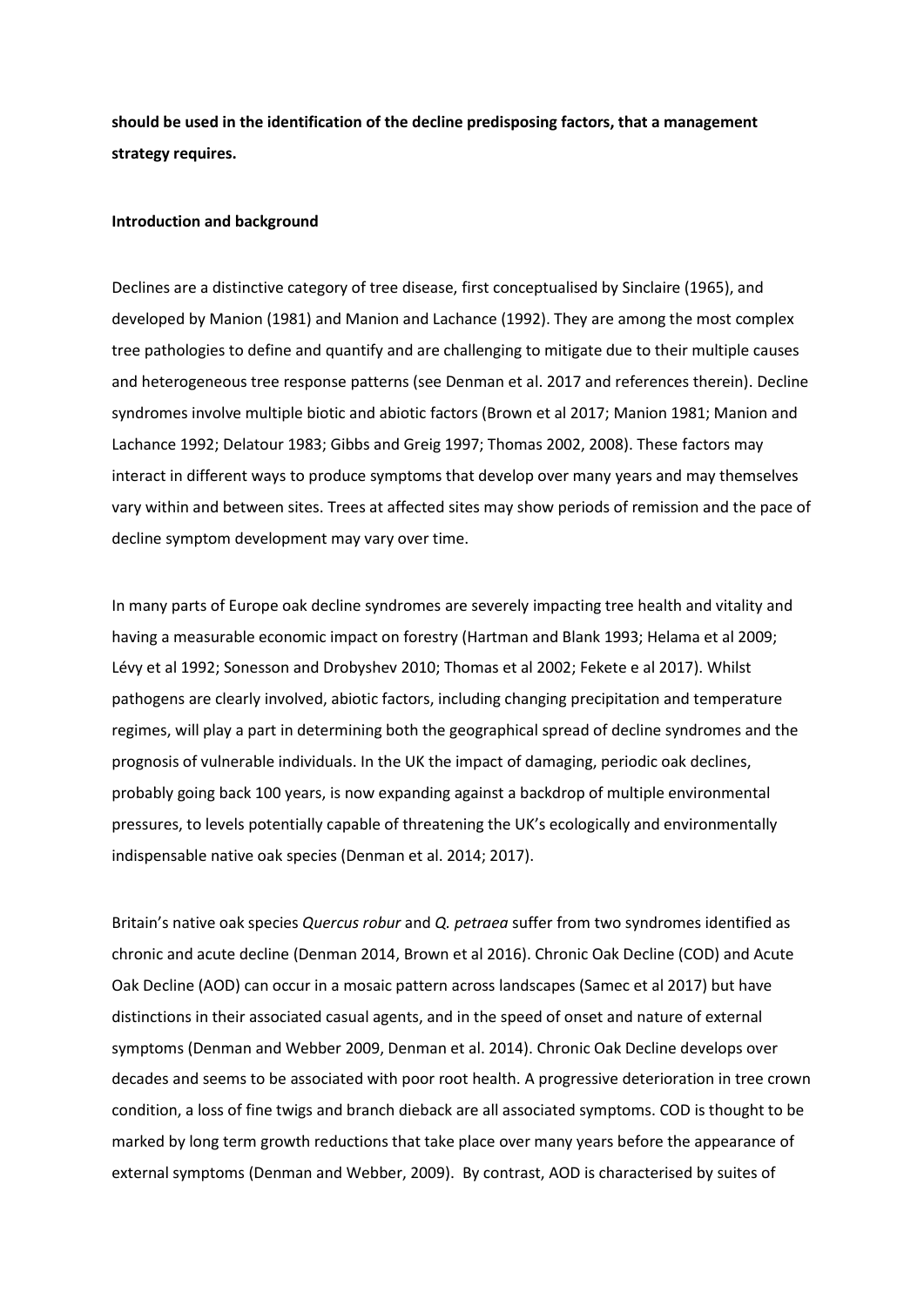factors which affect the above ground parts of the tree, leading to a rapid decline in external condition. AOD is marked by visible wounds between bark plates and necrosis of the inner bark, the beetle *Agrilus biguttatus* is involved but its specific role in AOD has not yet been fully revealed (Reed et al 2017). The relationship between the two decline syndromes is convoluted with AOD described as a specific condition within the wider oak decline complex (Brown et al 2016; Denman 2014). There are agents that seem distinct to one syndrome and those that seem to be related to both; canopy deterioration is marked in both syndromes (Denman and Webber, 2009; Hendry, 2005) although onsets faster in AOD. Root pathogenic fungi - *Armillaria* spp., *Collybia fusipes*, *Phytophthora* sp. - seem to be involved in both syndromes (Denman *et al*., 2016; Marçais & Bréda, 2006). Refinement of definitions and a reliable, early metric that can be used to identify trees with a predisposition are still required, as well as resolution of the relationship between the two disease forms (Denman et al. 2017).

Little is known about trunk growth reductions prior to the onset of external decline symptoms, in either syndrome, or in the baseline ring width growth histories of trees with and without visible external decline symptoms. Some trees are known to periodically recover leaving little externally visible evidence of decline episodes (Manion 1981; Manion and Lachance 1992). However, records of earlier periods of decline might be contained in tree ring growth records. The annual growth rings, which oak trees reliably lay down in their trunk wood, are commonly used as a dating tool for archaeological timbers (e.g. Haneca et al 2009) and for the record of past climate variability they hold (e.g. Pilcher et al 1984). Tree ring analysis has also begun to emerge as a method to explore the growth history of trees in decline-affected woodland (e.g. Helema et al 2009; 2014; 2016). However, it's exploration in terms of assessing vulnerability and predisposition has been limited.

Dendrochronological assessments of annual growth ring widths might usefully supplement crown condition assessments giving insights into temporal effects, because changes in growth rates within trunk wood may precede the appearance of visible crown symptoms by several years (e.g. Bigler & Bugmann, 2003; Bigler et al., 2004, Drobyshev et al., 2007). We are not the first to note a mismatch between crown canopy symptoms and the broader decline condition with Keča et al (2017) noting that, particularly in mature oak, it is common to find a lack of correlation between the degree of root decay and crown symptoms. The history of growth, as contained in the tree ring record might thus elucidate useful information on growth history differences in trees that are externally symptomatic and asymptomatic at affected sites as part of a building picture of this multi biotic and abiotic parameter condition.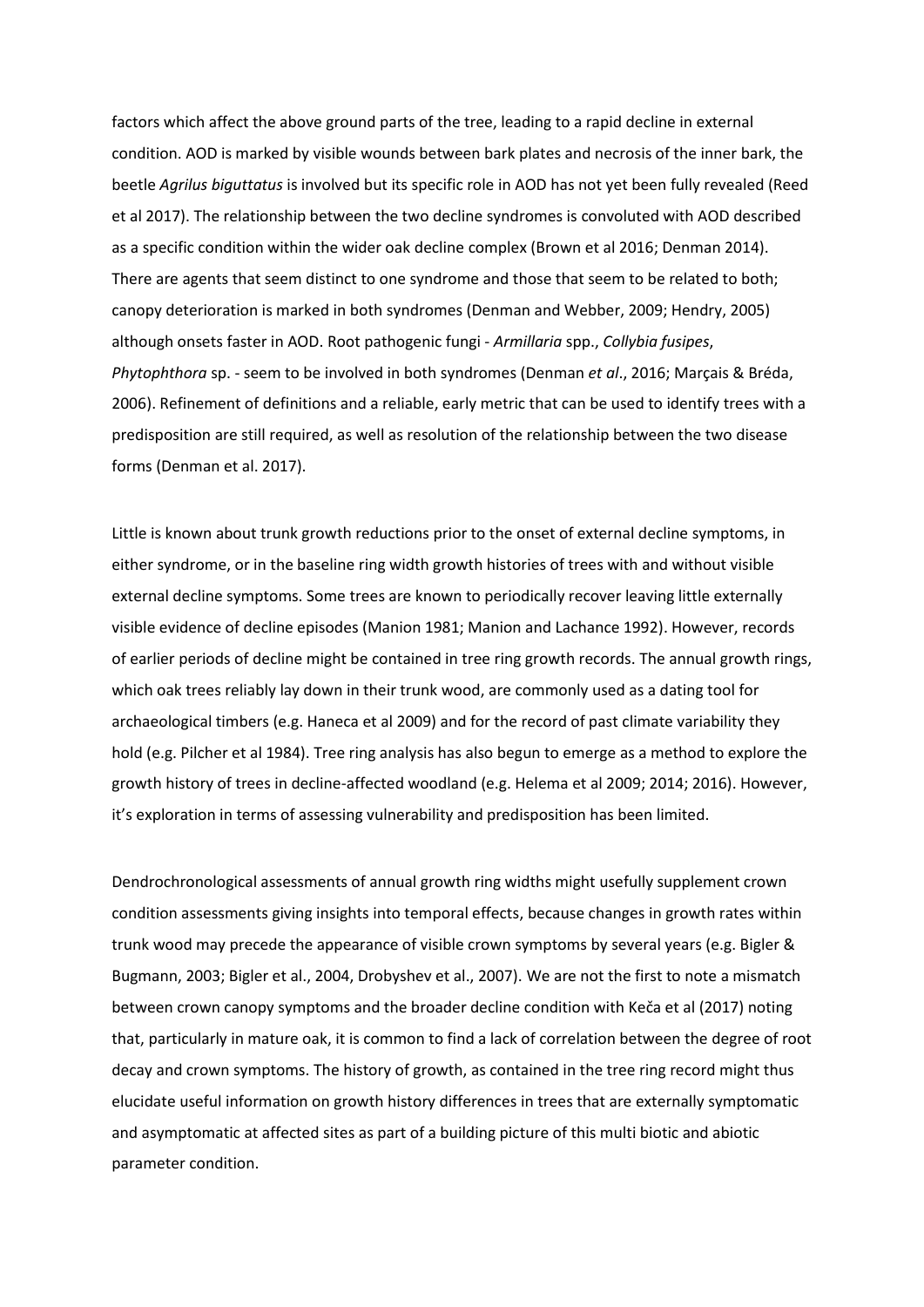There is a pressing need to understand more about the nature of the causes and interactive effects of factors involved in declines over time. Best practice recommendations need to be developed, and trialled, to manage oak into good health and resilience, particularly against a background of changing climate and increasing levels of environmental pollutants. In identifying, and monitoring trees suffering from decline syndromes, emphasis is often placed on the description of crown conditions or other visible external symptoms, and on their development over time. Tree ring growth records offer a valuable additional source of information by which to assess the broader health of trees at affected sites.

Summer crown condition assessment is generally carried out via percentage defoliation, loss of fine branching and twigs, and discolouration of foliage (Innes, 1990). Winter crown condition assessments commonly follow the Hessian system (Hessian Forest Research Institute Hahn, Műnden, Germany), or the ARCHI epicormic shoot evaluation system (Drénou et al. 2016), whereby assessment methods allocate individual trees to groups according to visible health status. Such methods are used to allow a rapid evaluation of timber potential in areas experiencing decline (Drénou et al. 2016). However, crown assessment is not without its challenges, it can be subjective and only marks one component of a syndrome which is known to impact the whole tree and to exhibit variability through time. As a sole method of assessing and monitoring decline status, crown assessment would seem at odds with an emerging systems approach, which rather aims to take a holistic view of forest health in an attempt to more fully understand COD and AOD and the pathway trees might follow to mortality (Brown et al 2017). Whilst external assessment does give useful information on symptom expression within and between different stands at the time of assessment, elucidating the syndrome's history at a particular site requires a picture of the long-term growth histories of individual trees, and groups of differentially symptomatic ones. Tree ring growth records are an ideal candidate for building this long-term overview.

Annual ring forming trees store historical records of growth and performance in their trunk wood. Thus, the ring width may well mark the initiation of the decline process, which then expresses in crown condition later. There is an emerging literature exploring the use of tree ring analyses in the study of decline syndromes as the value of long term growth information becomes recognised (see Young, 1965; Tainter et al., 1984, 1990; Cook & Zedaker, 1992; Hartmann & Blank, 1992; Pedersen, 1998; Bigler et al., 2006). Dendrochronological investigations in declining trees may also hold clues to the syndrome's history at a particular site as trees also lock information about carbohydrate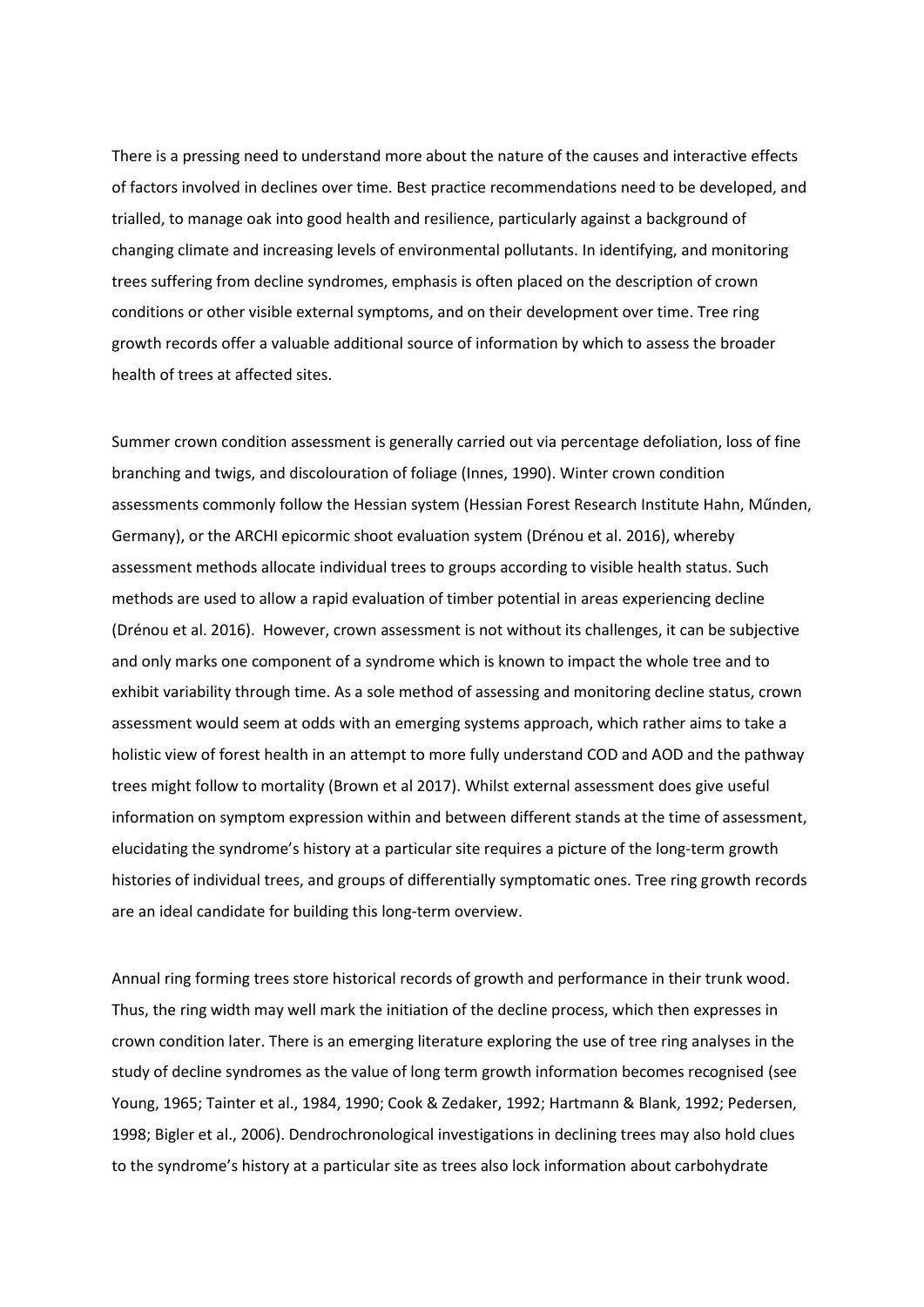allocation and water use efficiency in their trunk wood stable isotope chemistry (McCarroll and Loader 2004), reflecting how defoliation and loss of fine roots have impacted photosynthate allocation within the tree (McCarroll et al 2017). Because the ring width of the spring and summer portion of the ring can be measured separately (the Early and Latewood), tree ring width time series can also be used to explore how the tree partitions resources differently as defoliation sets in. An overarching goal of exploring growth ring histories is to identify long term differences in growth patterns between symptomatic and asymptomatic individuals. Predisposition might be revealed by differences in the ring growth patterns between those trees which later became symptomatic, and those which stayed healthy. Predisposition is considered a critical evidence gap in the quest to understand the mechanisms of oak declines (Brown et al., 2016; Brady et al., 2017) and one which tree ring analysis might contribute to.

Here we explore the dendrochronological history of a southern English oak woodland severely impacted by COD, with the aim of 1) building the long-term growth overview in symptomatic and healthy 'control' trees and 2) identifying long term differences in growth between the two groups as 3) useful background relevant to identifying the predisposing factors that a management strategy requires (Barsoum et al., 2015; Delatour, 1983). Site tree ring records are used to investigate the past growth histories of trees exhibiting COD and those without currently visible external symptoms. We test the hypothesis that there will be differences in the growth histories of trees with external COD symptoms and that those growth histories give the background context to external symptom severity. With evidence that individual trees might have vulnerability to developing decline syndrome from seedling, we also explore how long before the onset of external symptoms healthy and affected trees reveal differences in ring widths.

## **Methodology**

We explore the tree-ring growth histories in 39 mature *Quercus robur* (pedunculate oak) trees at a site affected by COD, Speculation Cannop in the Forest of Dean, Gloucestershire, England). The sampled trees were distributed over an area of approximately 4 ha (Figure 1) at a site with a considerable history of management. The trees at Speculation Cannop have been known to exhibit external COD symptoms for much of the last decade. We took increment core samples from 39 trees for tree-ring width analysis, of which 15 were declined, showing visible symptoms of crown thinning and canopy die-back at the time of coring, and 24 were considered to be healthy control trees on the basis of a lack of external canopy symptoms (Table 1). A lack of fine branch die back and a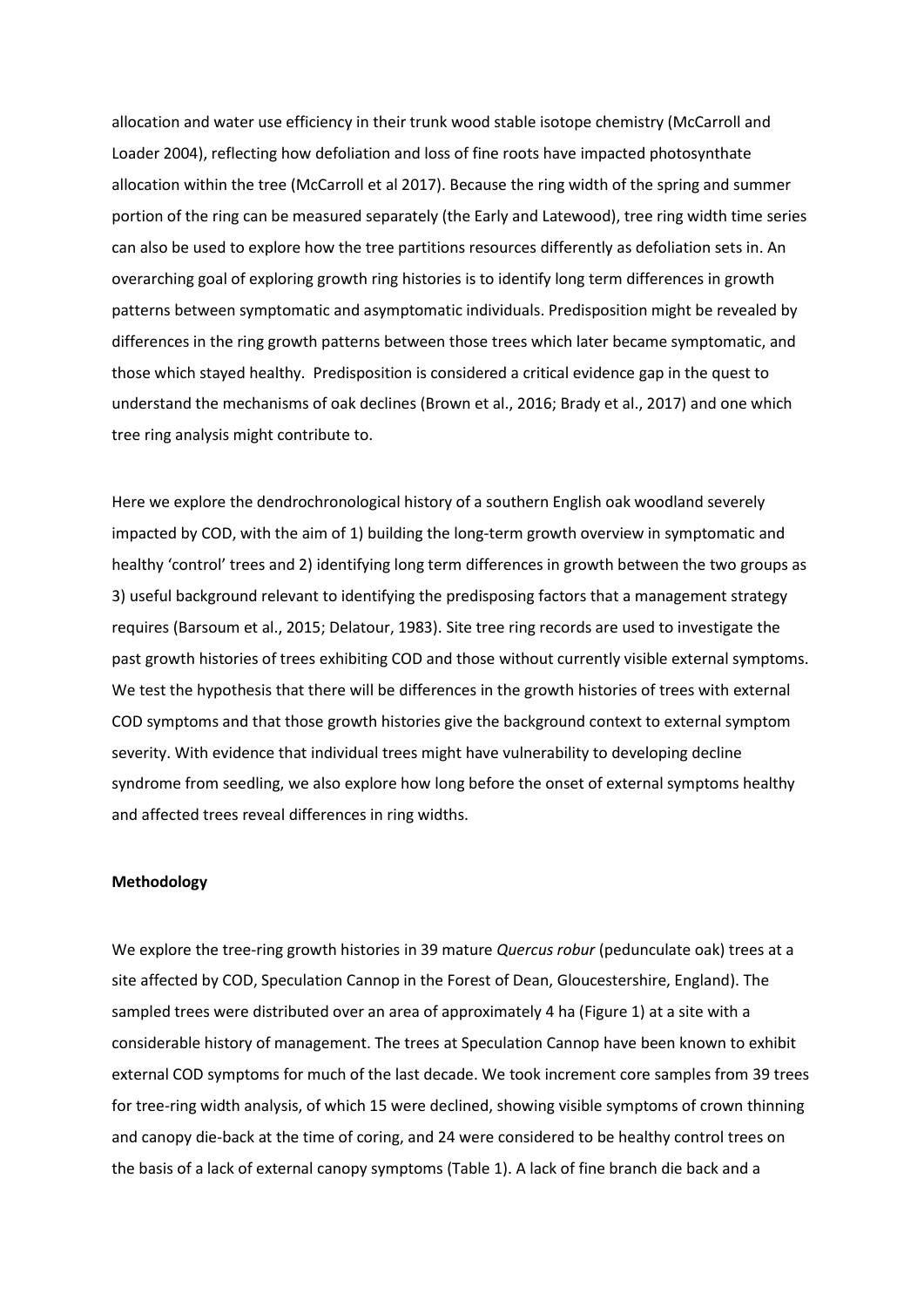healthy crown is indicative of decline free control trees, this was identified by choosing individuals for the control pool which had a Hessian score (see above and Table 1) of only 1 or 2 via summer crown condition assessment.

Speculation Cannop (SC) is in an area of extensive rural industry with a history of coal and iron ore mining, quarrying, charcoal and timber production, and chemical manufacturing. The SC oaks were planted in the period around 1812, a known period of oak woodland planting in England, earning the descriptor 'Napoleonic Oaks' (Hart, 1971). The SC site itself has undergone extensive forestry management which is only partly recorded, with anecdotal evidence for thinning operations shortly after World War II, and again in the 1970s. More recently heavy thinning operations were carried out in 2010/11 to bring the woodland density to that of other parts of the forest dominated by Napoleonic oaks, and to compensate for previous under thinning (Forestry Commission, Pers. Comm.).

The SC wood is seasonally waterlogged and slow to drain and is therefore considered locally as a 'wet wood', fitting with the presence of *Q. robur*. The site is split into a wetter southern compartment and a somewhat better drained northern compartment (Figure 1). Within the southern compartment drainage ditches are visible whilst in the northern compartment numerous shallow pits are observed, thought to relate to charcoal burning and/or mining explorations, which were widespread throughout the forest from the thirteenth century until after World War II (Hart, 1971). The predominant soil types within this part of the Forest of Dean are seasonally waterlogged fine loams overlying clay soils. They are derived from Carboniferous shales. Historically soil fertility in the Forest of Dean oak plantings was comprised due to removal of beech and heavy thinning, within some plantations oaks failed to establish where planted on steep slopes with thin soils (Hart, 1966).

Core samples were taken using a standard increment borer several times between 2009 and 2016; a 5mm increment borer was used to reach very near to pith in most cases (max core length was 50cm). Two cores were taken, parallel to any minor slopes to minimise the chances of coring through tension wood which can obscure rings (Stokes and Smiley 1996). Core samples were air dried and mounted prior to tree-ring width measurement using standard dendrochronological techniques (Stokes and Smiley, 1996). Crown symptoms were also assessed at the time of coring (Table 1). Five decline categories were used to grade canopy symptoms based on photographs from the Forestry Commission Field book 12: Assessment of Tree Condition (Innes, 1990).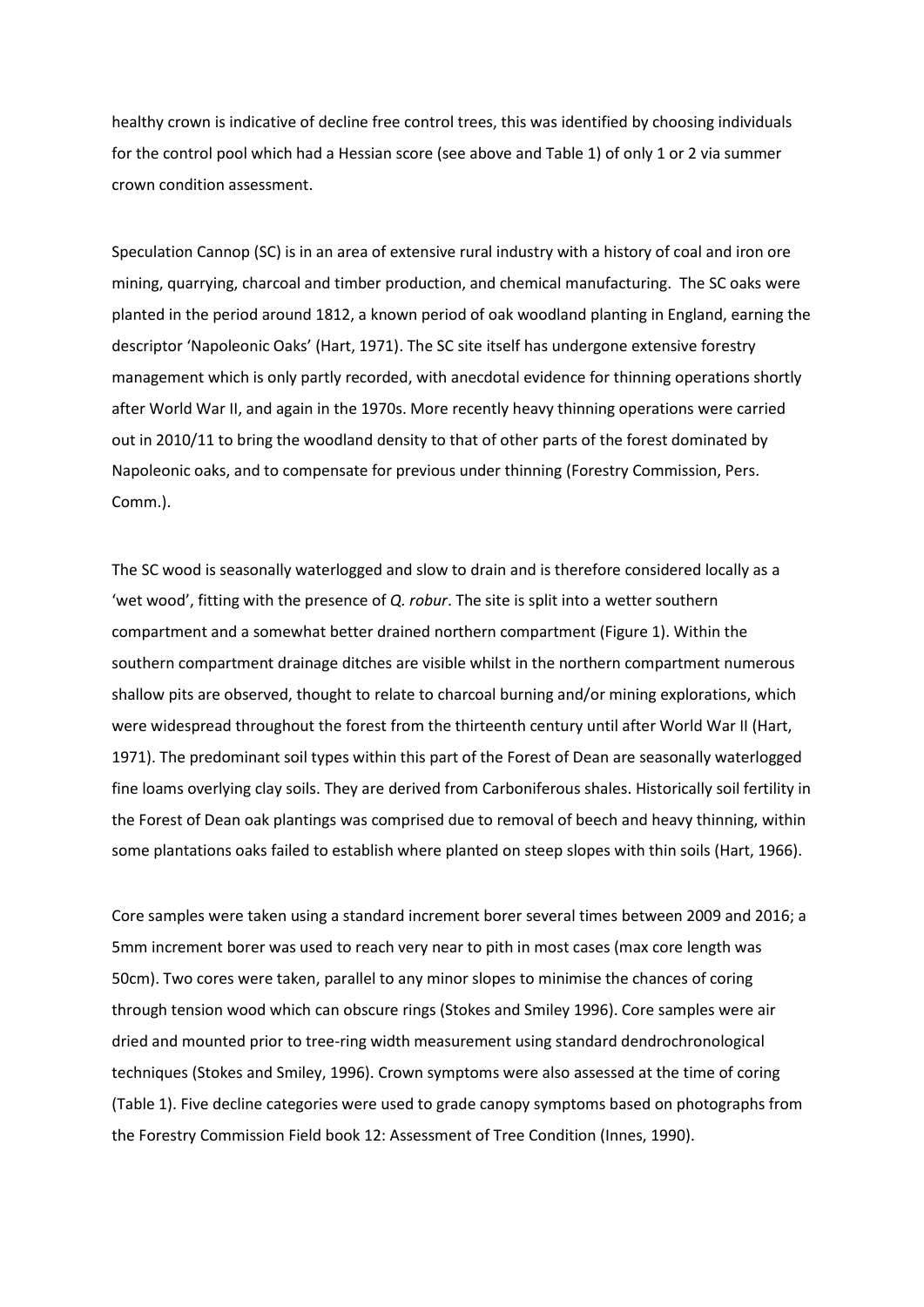Standard methods (Fritts 1976) were used to measure tree-ring widths and to cross date each core sample against other trees at the site, and against a regional master chronology (Wilson et al 2013). Measurement was carried out using a Lintab™ 5 digital positioning table and TSAP-Win software (RINNTECH, Heidelberg, Germany). Measurement was challenged by the extremely narrow rings; pinched rings and uneven boundaries were common in all samples (Baillie and Pilcher 1973; Fritts, 1976). Despite this, T-values, which indicate the statistical strength of cross-dating (Fritts, 1976), were acceptably high with the use of careful surface preparation and iterative measuring. The SC chronologies were further cross dated against two master chronologies comprised of oak trees from across the southern UK (e.g. Briffa et al 1996; Wilson et al 2013) and T values obtained, along with visual comparisons, to check for missed or falsely measured rings. A full discussion of standard dendrochronological methods can be found in standard texts (e.g. Stokes and Smiley 1996; Fritts 1976; Speer 2010).

Throughout this study the samples taken from trees with no visible external symptoms at the time of coring are referred to as 'control' trees and those with visible external symptoms at the time of coring are referred to as 'symptomatic'. The mean SC control chronology includes samples from 24 control trees and covers the period AD 1822 to 2016. The mean SC symptomatic chronology includes samples from 15 trees and covers the period AD 1811 to 2016. Minimum sample depths are shown in Figure 2. Sample depth was kept as high as possible in order to maximise the robustness of the common signal (Fritts, 1976). Whilst more a requirement for dendroclimatological studies, where deriving a climate reconstruction from ring width measurements is the primary goal, the narrow uncertainty on the mean chronologies (see Figure 2) is a useful measure of confidence in the crossdating of samples which have visually challenging ring growth. The common signal between the symptomatic trees is higher than for the control trees. The average between tree correlation is r = 0.75 (n=15) for the symptomatic tree, as compared to  $r = 0.45$  (n=24) for the control trees. In order to establish signal to noise ratio, as a basic descriptive statistic, we wished to calculate the Expressed Population Signal (Wigley et al 1984) on that portion of the ring width time series free from age related trends, which could influence the common signal strength. The time series EPS was calculated for the period of common overlap, post juvenile phase (1880 to 2009). The EPS in this time period is 0.89 for the Symptomatic trees and 0.94 for the Control trees.

In order to investigate the changes through time in the SC ring width data, in comparison to those in trees from non-declining sites, we carried out comparisons with a regional master chronology by Wilson et al (2013). Ring width master chronologies represent the stand-level tree ring width signal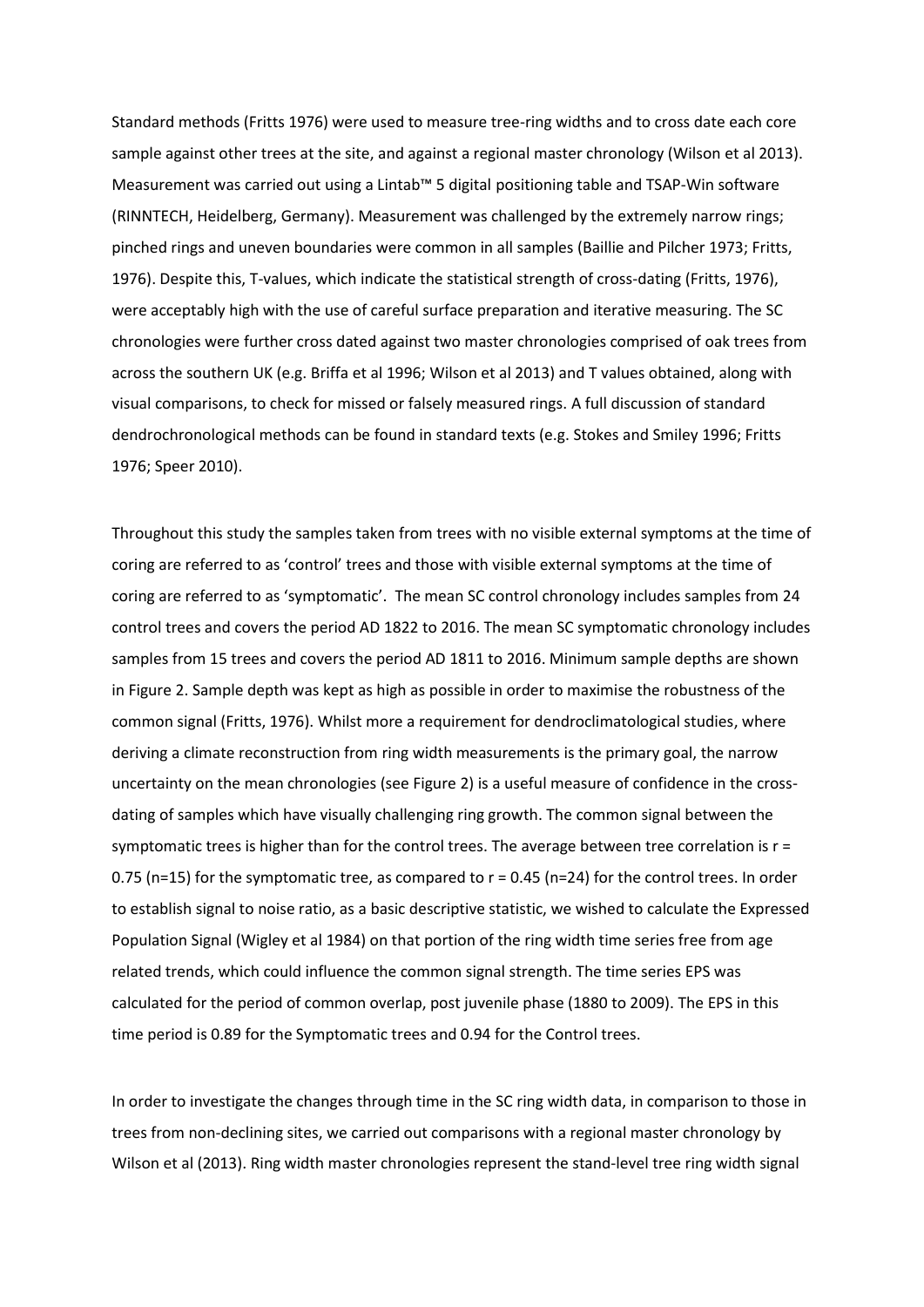for a particular species, in a particular area (Speer 2010). They are used to explore the tree ring width growth dynamics at a particular site and are made up of time series from many 100s of trees, giving the baseline growth for an 'average' UK oak tree from the relevant geographical region. Comparisons with regional master chronologies allow exploration of deviations in the SC ring width data as compared to average regional growth, for trees of a specific age. Where we carry out such comparisons, ring width series are aligned by cambial age (number of years from the pith), rather than by calendar age, as the average ring width needs to be viewed as a function of tree age. Such comparisons thus require an estimate of pith age for each tree. Pith age estimation is a standard practice and is used here, adjusted for recent insights after Altman et al (2015). Pith age estimates were derived from the measured diameter of each tree and the number of rings in the total core length. The average ring count in the core, assuming a stable radial growth rate, was then used to extrapolate the 'missing' number of rings between the end of the core and the pith of the tree. Thus, a cambial age for the first ring of each tree ring series is derived. Here the vast majority of the trees were cored very close to pith, so the pith offsets are small, the average being 12 years. The method is not without errors but gives a reasonably accurate estimate of tree age from cores which do not pass through the pith. Furthermore, the pith estimations calculated here give dates which correspond to the anecdotal planting year for Speculation Cannop. The ring width-based pith age estimate method gave pith dates for the SC trees of AD 1830 +/- 6 years, in line with known estimates of the planting dates for these English Napoleonic oaks (Hart, 1971).

Detrended ring width series are used in dendrochronological studies where deriving a climate reconstruction is the overall goal, because standardisation removes age-related biological growth effects and disturbance events, which would otherwise add noise to the common signal of interest. Standardisation is achieved by the fitting of simple functions describing the growth trend (Fritts, 1976). Standardisation is, for the main part, not carried out here to preserve disturbance events, such as decline onset, recovery and the initiation of another phase of decline. Such declines and releases could be removed by most forms of standardisation. We wished to assess the impact on mean growth of all potential growth influencing factors (age trends, climate, internal and forest processes and stochastic variations) (Cook 1987) and hence work with raw ring width values in most analyses. Where detrending is carried out, in order to carry out simple comparisons with climate data to investigate the impact of anomalous years, a simple linear detrending is used. This is a simple process of fitting a linear trendline through the ring width data and differencing the raw ring widths from this, to remove the long term linear trend (Fritts, 1976). This is the most conservative method of detrending ring width data and preserves all but the long-term age relate decline in ring widths. In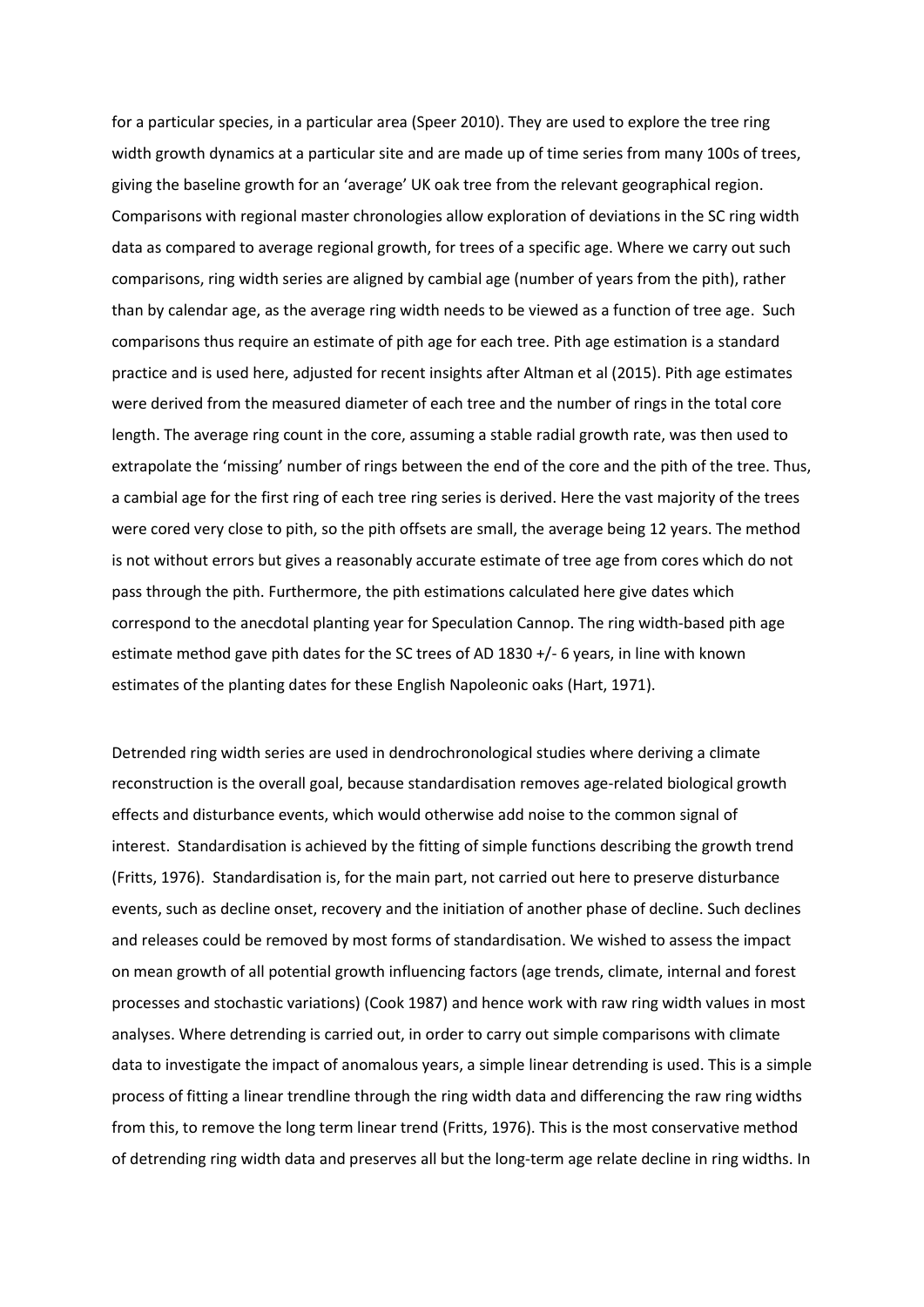climate data comparisons we refer to a robust regional climate data set, the Central England Temperature time series (Parker et al 1992).

#### **Results and discussion**

Trees add approximately the same amount of wood each year around an expanding circumference and, as such, time series of raw ring widths often display a negative exponential growth trend in conifer trees, with more complex growth trends often apparent in oaks (Fritts 1976). This is clearly visible in the SC chronologies (Figure 2). Both the mean Control and Symptomatic chronologies (Figure 2), and all the individual series (Figure 3) display comparable initially wide (juvenile) rings, followed by a rapid decline in width through the first decades of the tree's life. Ring width then decreases exponentially until the juvenile growth phase is complete, with the mean ring width curves appearing reasonably level by the time the trees are roughly 70 years old (around 1900, Figures 2). Superimposed on this negative exponential age trend are various multiyear phases of lower and higher growth, visible throughout the series length (Figures 2). Growth releases are revealed as ring width peaks, and declines appear as troughs of narrow growth. It is clear that growth declines and peaks manifest differently in the Symptomatic and Control trees, throughout the series length, with the Control trees producing a group of slightly higher raw ring widths from early in their life. The broadly higher ring widths in the Control trees (Figure 3) are visible, in comparison to the Symptomatic trees. The differences in average ring width in the two groups (Symptomatic and Control trees) are significant (Kruskal-Wallis *H*-Test). There is a significant difference between the Control and Symptomatic group ring widths upon t-testing when the harmonic means are compared both across years and between trees (not shown).

The mean, maximum and minimum ring width value averages are given in Table 2. The Control trees, which are defined by having crown conditions with less than 30% crown loss (Table 1), have roughly 10% more mean trunk growth on the basis of their total ring width measurements. The Symptomatic trees, (with more than 30% visible crown loss, Table 2) reveal more than 10% less mean trunk growth in comparison to the site average. However, the differential trunk growth between the Control and Symptomatic trees is more than 20%. In terms of maximum ring widths, the trend is less pronounced but similar, with the Symptomatic maximum ring width about 7% less than that of the Control trees. With regards to the minimum ring widths, the reduced growth within the Symptomatic trees can be seen to be amplified, being >20% less than within the Control trees.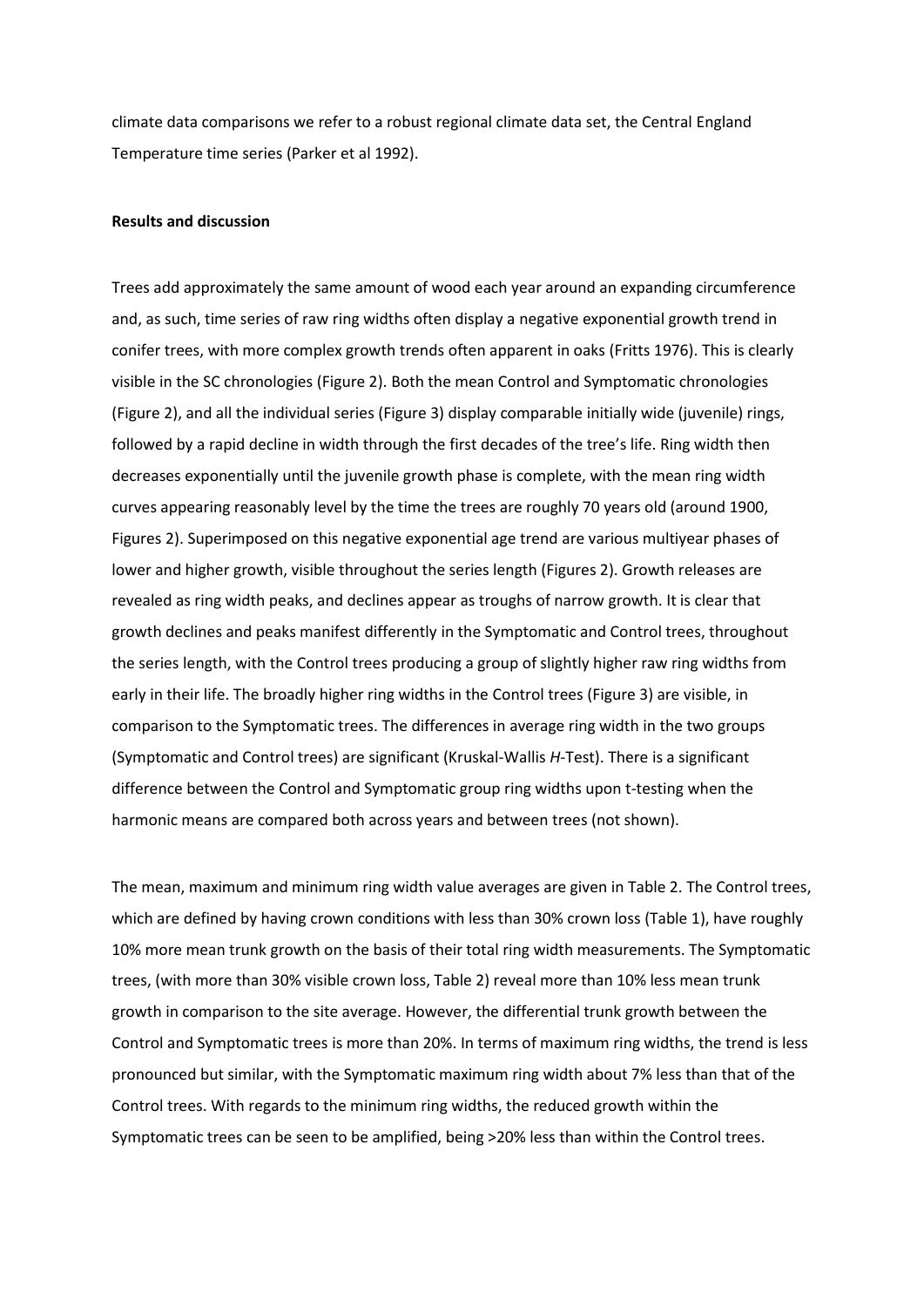Figure 4 shows the Speculation Cannop Control and Symptomatic mean raw ring width chronologies compared to a regional master chronology for the Forest of Dean (after Wilson et al 2013). A visible decline emerges in the AD 1970s and a step jump in the AD 1990s in the Symptomatic trees, as compared to the regional mean Forest of Dean ring width series, and local Control trees (Figure 4). Between about 1900 and 1950 the growth of the Control and Symptomatic trees is again rather similar with a second period of strong divergence in mean annual growth emerging in the 1950s and strengthening from around 1965. The inter-annual correlations between the two SC series and the regional master series are all strong and significant (at 95%). All three series here are normalised to the period 1900-1970, after the negative exponential juvenile growth phase but before the intense phase of decline symptoms (Figure 4). This conservative approach allows comparison of the broad trends in growth, and an exploration of suppressions and releases, without the drawbacks of standardisation. The ring width variability within the local master chronology, made up only of healthy trees (Forest of Dean series, Figure 4), is well correlated with the growth in the SC trees, such that we can assume the local master chronology gives a reasonably accurate mean growth curve for SC. In this way we can use the local master as a reference chronology for expected growth for healthy oak trees in this region.

From the start of the time series to approximately 1860 the two growth curves are similar. Beginning in 1860, however, there is a visible decline in the ring widths of the Symptomatic trees, which becomes pronounced by 1867 (Figure 4). Throughout this period the Control trees increase their average ring widths. This period is coincidental with markedly cool summers in the Central England Temperature series (Parker et al 1992). AD 1860 is the 4th coolest summer period in the 358 years of the CET record. The July-August average temperature in 1860 having been 13.47°C as compared to the average of 15.31°C. This very cool summer was then accompanied by moderately cool summers for the following 5 years (Figure 5). Figure 5 shows the average ring width series from the Symptomatic and Control trees after simple linear detrending. The anomalously cool summer in 1860 is indicated. The simple correlation between the two ring width series and the central England temperature series is poor, however, the association between anomalously cool summer and a low ring width a few years later is apparent, as is the greater impact on the Symptomatic trees than the Control trees. This may relate to a relationship between summer temperature and external biotic factors and pathogens.

The normalised tree ring width time series also reveal a difference in the rate of the age-related growth decline in the two groups of trees (Figure 6). The ring width decline in the Control trees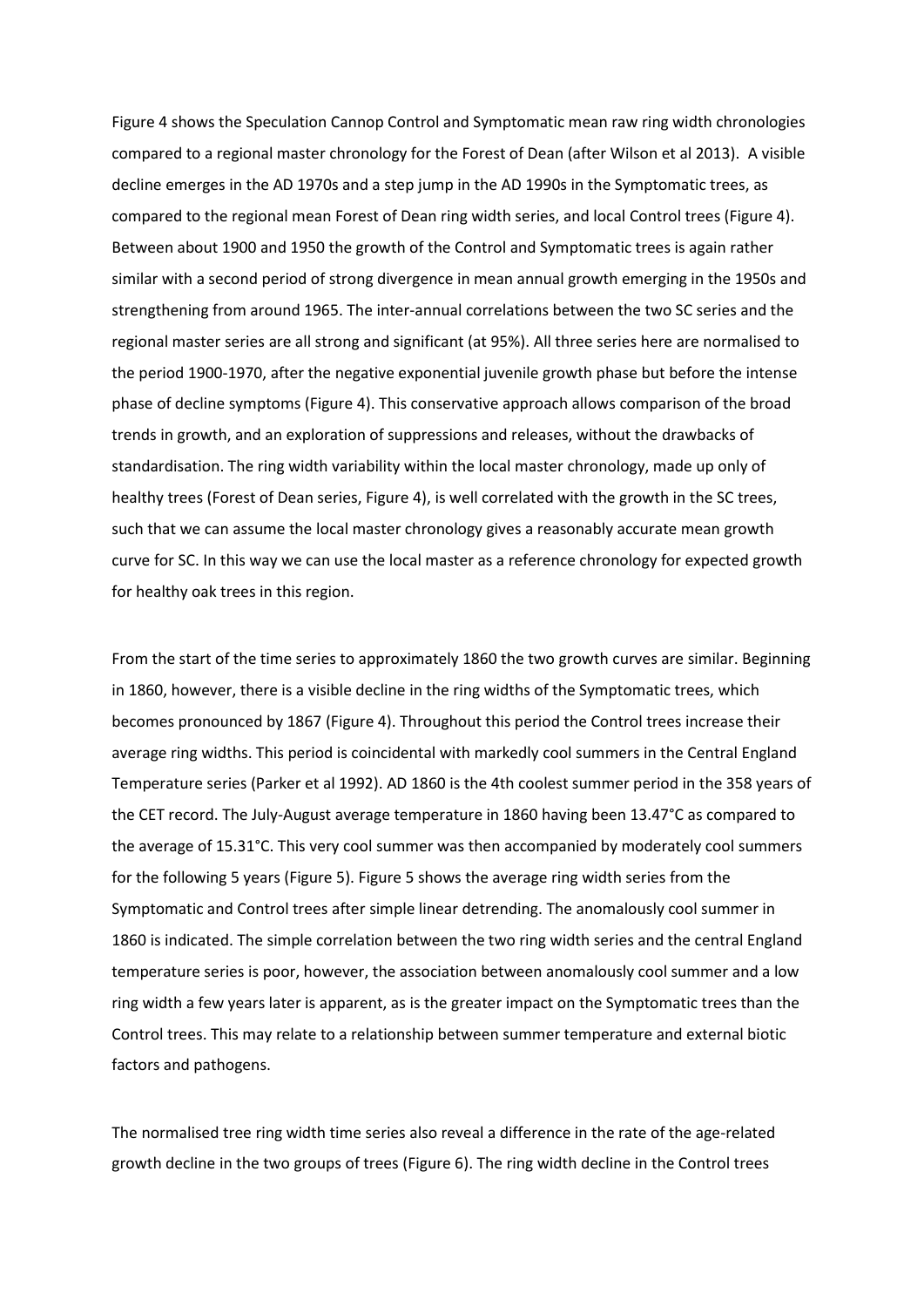amounts to a 4μm/yr reduction in growth rate, versus a 14μm/yr reduction per year in the Symptomatic trees, over a comparable period (Figure 6).

In order to characterise the growth decline in the Symptomatic trees we compared growth to the average growth rate decline, with age, in the Forest of Dean master chronology (Wilson et al 2013). All three series (SC Contol, SC Symptomatic and Forest of Dean Master) were normalised to a common early period, as previously discussed, and aligned by cambial age, rather than calendar date. Cambial age alignment allows the investigation of growth changes over time normalised by tree age and allows us to compare the Control and Symptomatic mean growth curves to the growthage profile of the regional master (Figure 7). It allows us to define how 'well' the trees are doing at SC in comparison to a comparable UK oak growing elsewhere. The Control and Symptomatic mean ring width series can be seen to join the average regional growth curve in the initial decades after the planting phase at Speculation Cannop and remain within the confidence limits for that regional growth curve until the trees are roughly 40 years old (Figure 7); around AD 1870. The growth rate within both the Control and Symptomatic trees remains below the regional curve until a growth release in the control trees when they are roughly 125-130 years old (around AD 1955-1960). However, the Control tree's growth is notably higher than the Symptomatic tree's by the time the trees are 40 years old. We note there is no profound change in sample depth throughout the series length that might impact these trends. The Control trees remain in a slightly enhanced growth state as compared to the regional curve for trees of the same age. The Symptomatic trees do not experience the slight growth release of the AD 1960s visible in the master chronology, and also show a visible decline in growth rate in comparison to the regional average when the symptomatic trees reach approximately 160 years old, in the AD 1990s (Figure 7).

As summarised in Table 3 there are differences in the broad pattern of growth histories of trees with and without visible COD symptoms at the time of coring. Essentially the Control trees seem to have done better in terms of annual trunk growth, since early on in their lives, certainly from about 40 years in age. They seem to have experienced a pattern of growth releases at key points and, critically, have not suffered a 1990s growth decline phase, as the Symptomatic trees have (Table 4). Table 4 explores the degree to which the external symptoms correlate to the history of growth declines in the individual trees. In Table 4 a qualitative summary of the relationship between the individual tree and the Control tree mean is given to indicate how well or how poorly a particular tree has grown as compared to the site mean. The severity of the external symptoms is also noted in relation to historical growth suppressions and releases. A pattern emerges whereby trees which are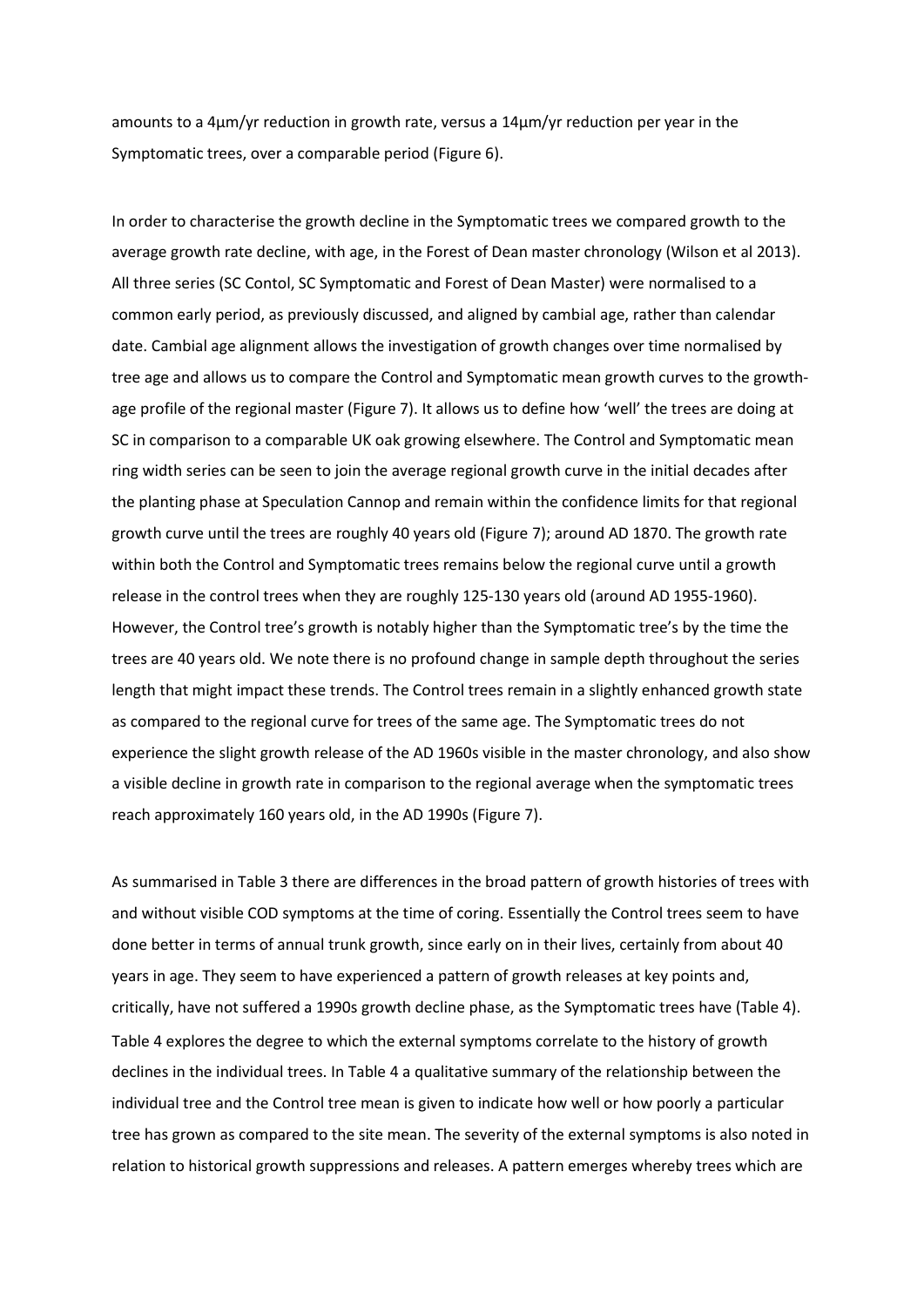either dead by 2016 or exhibiting very strong decline, also show declining ring width histories. In a broad study on tree mortality Cailleret et al (2017) found ring width declines up to 25 years before the onset of external symptoms of decline. We use Table 4 to ask the question, would ring width history data have allowed us to identify decline before the emergence of external canopy symptoms? In about half the cases we feel that it would have. We also note, however, that the healthy trees also exhibit changes in the 1980s and 1990s in terms of their ring widths but without current evidence for the severe external symptoms and mortality exhibited by the declining trees (Table 4). It is possible that, in the 1980s-1990s the crowns did reflect this stress and that by 2009- 2016 the crowns have recovered condition.

There is considerable variability in both the onset of a growth decline in these trees and the last time a particular tree experienced a decline. However, there are clusters of trees in decline in the 1960s, 1980s and 1990s. It is of note (see Table 4) that the healthy trees often experienced a growth release in these periods (e.g. 'control' Trees 29, 26 and 40) suggesting that an event involved in the decline onset phases in the 1960s, 1980s and 1990s had the effect of causing a growth release in some trees and initiating the onset of decline in others. Such stand wide disturbance events are, at this site, likely to be management related. The final phase of thinning at the site occurred in 2010 with 4 trees noted as having advanced or severe decline symptoms at that time having subsequently died. The exploration of tree ring histories is also of use in examining the differences between those Symptomatic trees with the most severe, or moderate, external decline symptoms (Figure 8). Whilst it might be expected that those trees with the most severe decline state currently might show a past pattern of decline phases, there is in fact little difference in their growth ring history until the emergence of the 1960 decline phase of declines. From that onset, their trunk ring growth has been systematically lower than that of the trees with more moderate current decline symptoms. They would appear to be trending strongly towards mortality (Figure 8).

## **Conclusions**

We measured the ring width data on 39 oak trees at a site in the south of England. 15 trees had externally visible decline symptoms in their crowns and were determined to be COD 'Symptomatic'. 24 trees had no currently visible external crown symptoms of decline and were determined to be healthy 'Control' trees. We measured annual ring widths in all trees, cross dated them against regional master ring width chronologies and explored the growth histories in the Control and Symptomatic individuals. Our aim was to build the long-term overview of the trunk growth of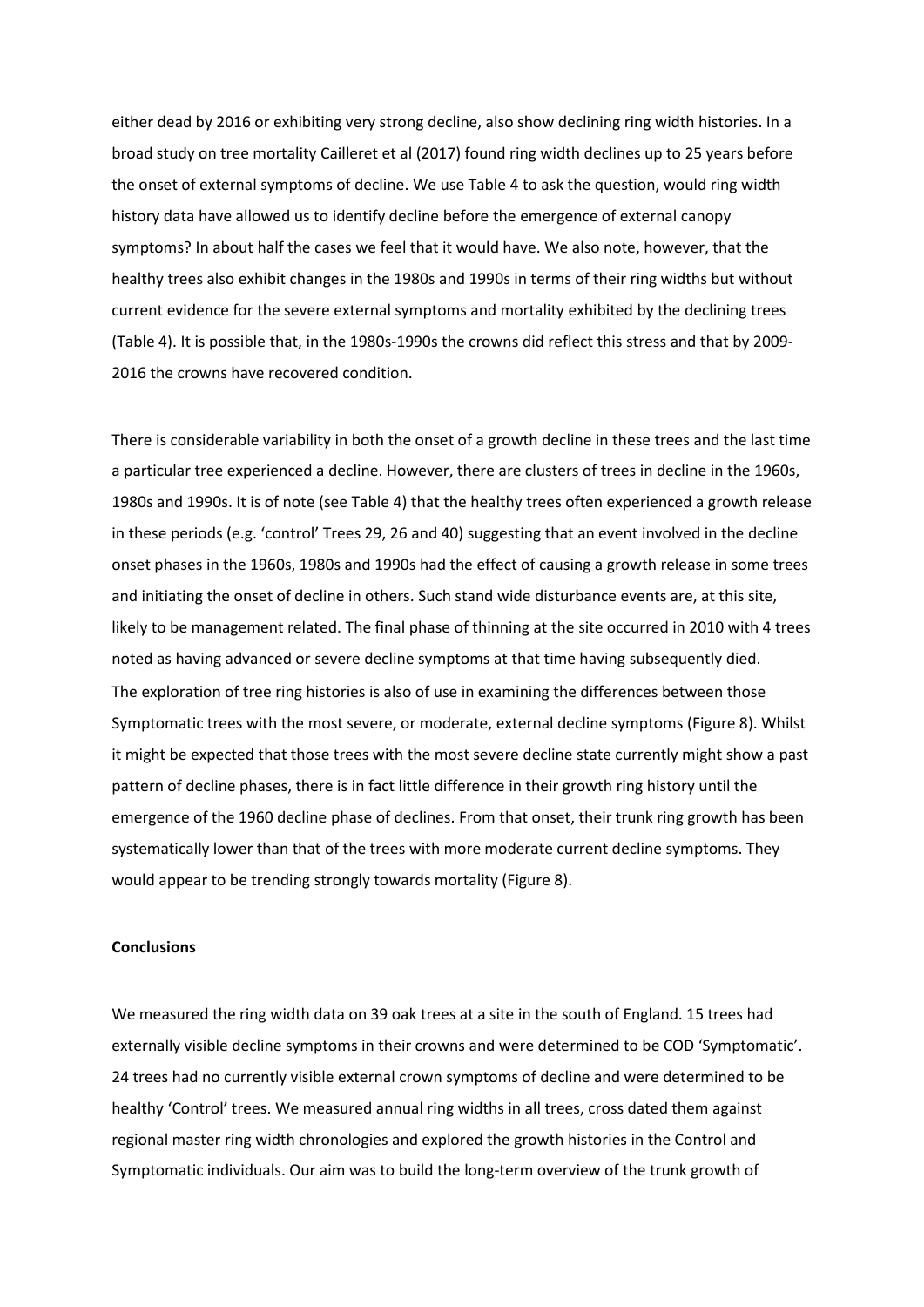symptomatic and asymptomatic control trees at a site severely impacted by COD over recent decades.

There are quantifiable differences in the growth histories of trees with, and trees without, external COD symptoms and within the two groupings as well. There are 'healthy' trees that have experienced declines in the past, however, generally Control trees have stronger growth, with the first divergence in growth rates between the Symptomatic and Control trees beginning in the 1860s (Figure 1) when the trees are juvenile.

A simple comparison of the average ring widths in the two groups reveals the trees with current decline symptoms have exhibited lower than average ring widths from early in their life. They also have particularly low minimum ring widths. With regards to the minimum ring widths, the reduced growth within the Symptomatic trees can be seen to be amplified, being >20% less than within the Control samples. This makes sense with the understanding we have of the loss of fine roots and branches in COD, however, the long-term evidence for reduced ring growth strongly suggests these trees would have experienced continuous phases of decline in their past. We see a complex mosaic of decline phases via the ring width histories, with many suppressions and releases from early in the tree's life. Drenou et al (2015), in an analysis of the external architecture of shoots on recovering, declining and healthy pedunculate oak in France find that individuals they consider to be in 'irreversible decline' have multi-year 'backlogs' in ring width, after an external stress such as a drought year. More generally a long-term difference in trunk wood growth is commonly found in comparisons between healthy and declining trees (e.g. Helama et al 2014; Haavik et al 2015; Colangelo et al 2017; Cailleret et al 2017).

We hypothesis that these lower overall ring width values, and amplified reductions in minimum ring width, are likely to be heavily dominated by reduced latewood width. An oak tree with limited resources may not produce any latewood at all and solely produce enough earlywood vessels to initiate growth and trunk water movement in the spring. A significant % of ring growth in oaks occurs using stored photosynthate before bud burst, such that crown defoliation, a symptom of COD, has a significant impact on ring width (Drobyshev 2007). Marçais and Desprez-Loustau (2014) note that the reductions in photosynthetic activity associated with decline deplete carbohydrate reserves, but with a considerable delayed damage onset, in subsequent years. The severity of external symptoms broadly correlates with the degree of historical growth suppression but with considerable variability.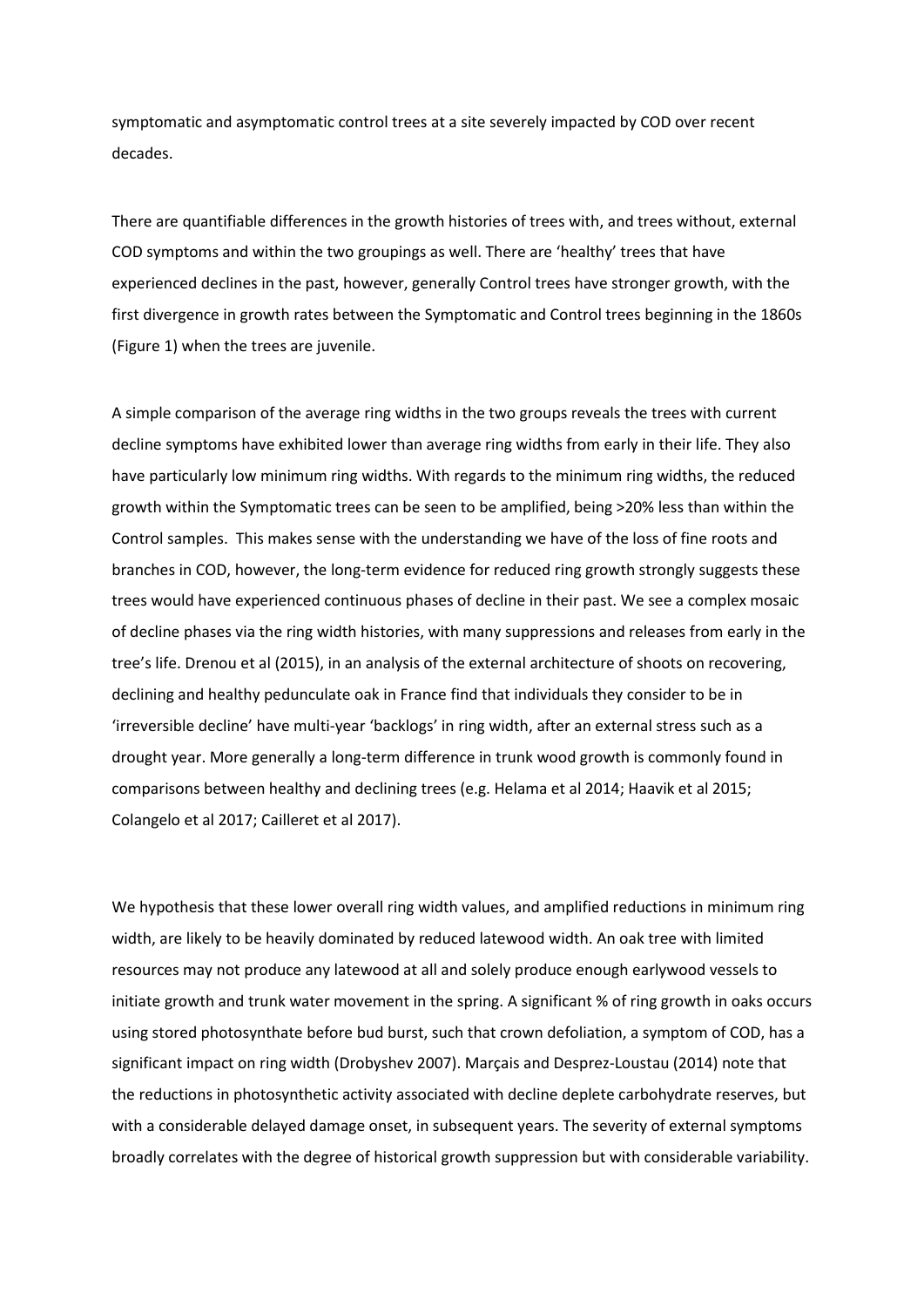In about half the Symptomatic trees, the growth histories could potentially have revealed a tendency towards decline periods before the onset of the most recent phase of externally visible decline (Table 4) and management practices at the site adjusted accordingly.

There is considerable variability in the onset of decline symptoms but there are clusters of decline at 1920s, 1960s, 1980s and 1990s. After these phases the Control trees show releases whilst the Symptomatic trees are further supressed in terms of their trunk growth. The pattern of trunk growth we see, showing life-long evidence of reduced growth in some trees, suggests a combination of abiotic and biotic factors (including potentially genetic) have combined to predispose particular trees to decline at this site. Further analyses, having explored here the differences in total ring width between trees with and without current external COD symptoms, will involve a full exploration of the climate-growth and climate-isotope relationships in these trees, exploring precipitation and additional insect outbreak relationships, oaks being know to alter the osmotic potential of their sap sugar/starch ratio in response to dry spells, potentially making them more attractive to insect defoliators.

There is a clear need for further exploration of how growth histories might indicate likely prognosis for a tree. Of the 5 trees shown in Figure 6 as being in the 'severe' decline category, four died in between their first measurements in 2009 and reassessment in 2015. By 2009 their growth, in comparison to trees with less severe external symptoms, was severely supressed. If this information could be worked in to management plans trees at severe decline risk could be identified from the combination of their growth ring history and external symptoms and be protected from invasive management practices to encourage recovery. Additionally, with evidence that some of the organisms involved in decline syndromes, both chronic and acute, may be advantaged by a warming and drying climate in the future (e.g. Reed et al 2016). Haavik et al (2015) find that the combination of soil pathogens and drought years can synergistically enhance tree stress ultimately combining to cause decline and death in oaks and lower rainfall and higher temperatures have specifically been found to be associated with Acute Oak Decline in the UK (Brown et al 2018).There is a clear need to have a benchmark for the decline risk level of both specific sites and indeed individual trees taking into account a suite of biotic and abiotic factors. Tree growth ring history could add a useful perspective to such a multi parameter approach to decline management.

We provide the first dendrochronological investigation of a UK site impacted by Chronic Oak Decline with the aim of informing site management practices in the future. We illustrate that growth ring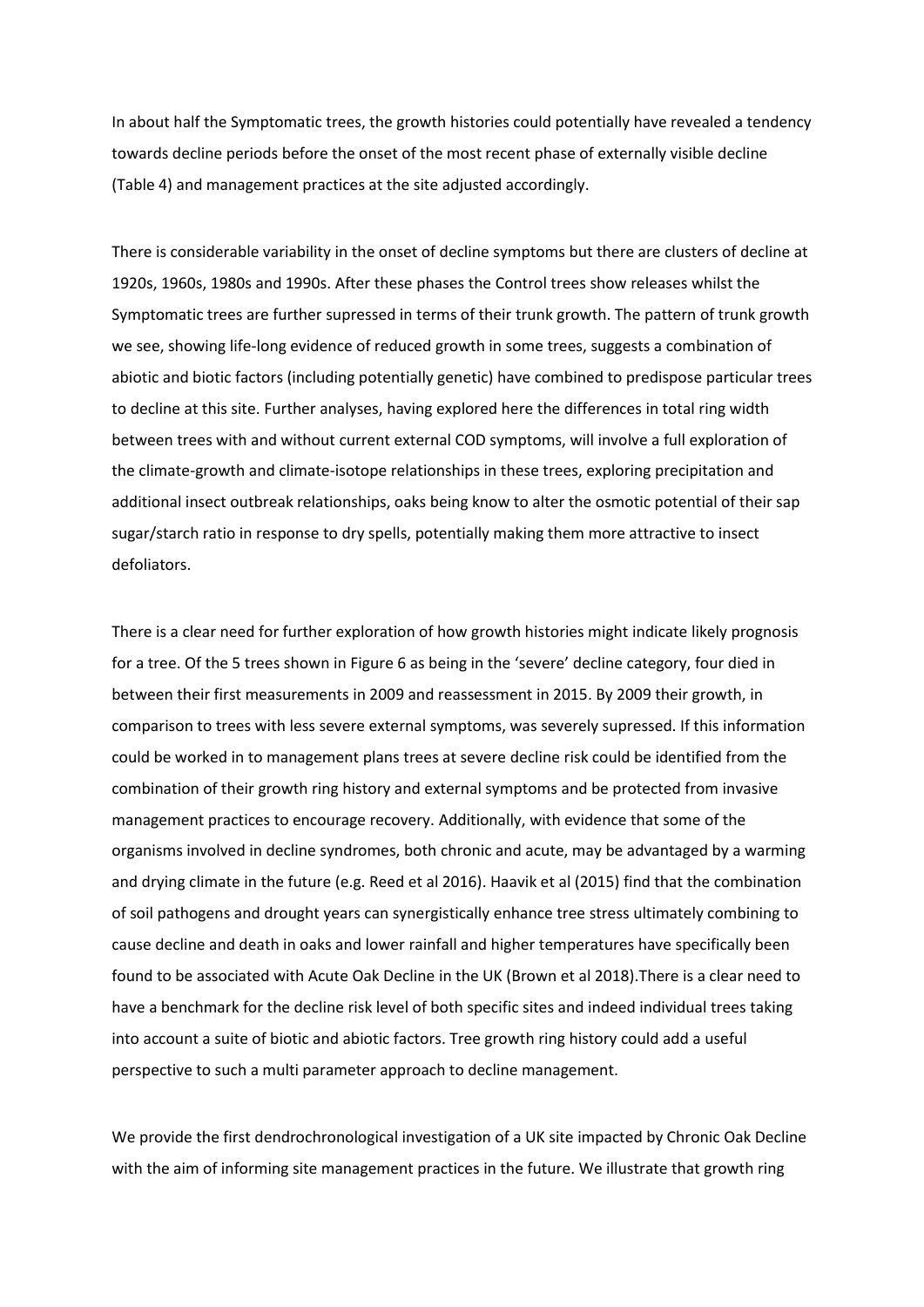histories can be used to identify clusters of decline phases in a site's history and, as others have indicated, reveal the potential for future management practices being informed by the historical tree ring perspective (Barsoum et al, 2015). We also show that tree ring width growth histories can indicate the potential for decline phases in specific trees and that, at this typical managed oak woodland, those trees experiencing the worst declines in recent years have shown suppressed growth from a very young age. COD has the potential to severely impact native oak woodland in the UK, clearly ring width history can give a good indication of predisposing risk and the ring width histories of trees at affected sites should be used as a tool in the identification of tree and site specific predisposition that a management strategy requires. We conclude this pioneering study with a recommendation that dendrochronological assessments are considered at sites where decline poses a significant risk to the health of oak trees and the results used to inform the management practices at the site to ensure minimal additional stress impacts on trees that show a pattern of reduced ring growth and a lack of evidence for strong recovery from decline phases.

### **Acknowledgements.**

We would like to thank Woodland Heritage and the Forestry Commission for Funding support, and the Forestry Commission foresters in the Forest of Dean for their co-operative help and support. Dave Wainhouse is thanked for support with the initial investigation at SC.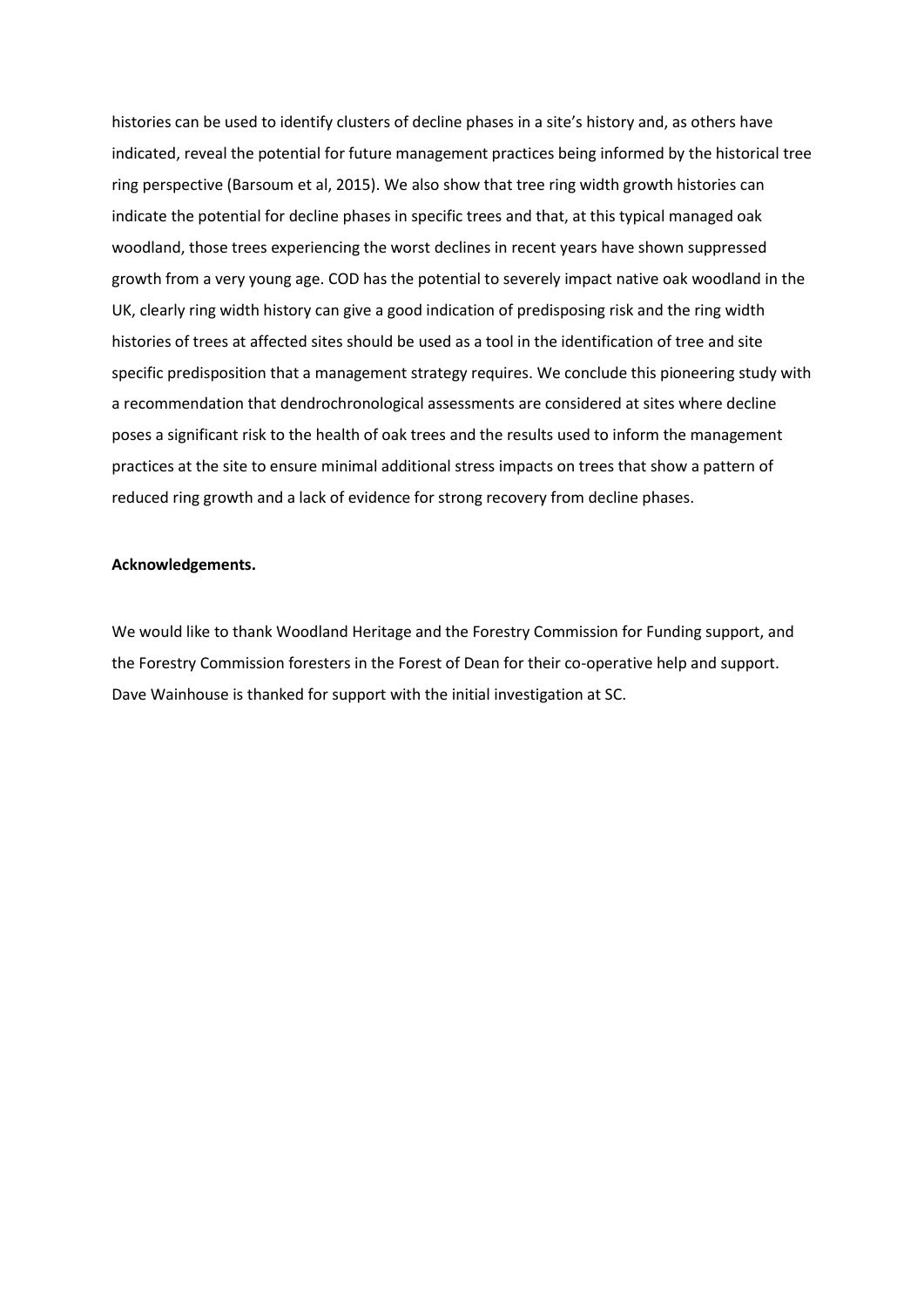#### **References.**

Altman, J., et al. (2016). "Age estimation of large trees: New method based on partial increment core tested on an example of veteran oaks." Forest Ecology and Management **380**: 82-89.

Barsoum, N., Eaton, E. L., Levanič, T., Pargade, J., Bonnart, X., & Morison, J. I. L. (2015). Climatic drivers of oak growth over the past one hundred years in mixed and monoculture stands in southern England and northern France. *European journal of forest research*, *134*(1), 33-51.

Bigler, C., et al. (2006). "Drought as an inciting mortality factor in Scots pine stands of the Valais, Switzerland." Ecosystems **9**(3): 330-343.

Bigler, C., et al. (2004). "Growth patterns as indicators of impending tree death in silver fir." Forest Ecology and Management **199**(2): 183-190.

Bigler, C. and H. Bugmann (2003). "Growth-dependent tree mortality models based on tree rings." Canadian Journal of Forest Research **33**(2): 210-221.

Brown, N., et al. (2016). "Spatial and temporal patterns in symptom expression within eight woodlands affected by Acute Oak Decline." Forest Ecology and Management **360**: 97-109.Brown, N., et al. (2017). "Acute Oak Decline and Agrilus biguttatus: The Co-Occurrence of Stem Bleeding and D-Shaped Emergence Holes in Great Britain." Forests **8**(3).

Brown, N., Vanguelova, E., Parnell, S., Broadmeadow, S., & Denman, S. (2018). Predisposition of forests to biotic disturbance: Predicting the distribution of Acute Oak Decline using environmental factors. *Forest Ecology and Management*, *407*, 145-154.

Brady, C., et al. (2017). "Taxonomy and identification of bacteria associated with acute oak decline." World Journal of Microbiology and Biotechnology **33**(7): 143.Briffa, K R, Wigley, T M L, Jones, P D, Pilcher, J R, and Hughes, M K, 1986. The reconstruction of past circulation patterns over Europe using tree-ring data, final report to the Commission of European Communities, contract no CL.111.UK(H)

Cailleret, M., Jansen, S., Robert, E. M., Desoto, L., Aakala, T., Antos, J. A., ... & Čada, V. (2017). A synthesis of radial growth patterns preceding tree mortality. *Global change biology*, *23*(4), 1675- 1690.

Cook, E. R., et al. (1987). "Forest decline: modeling the effect of climate in tree rings." Tree Physiology **3**(1): 27-40.Cook 1987

Cook, E. R. and S. M. Zedaker (1992). The dendroecology of red spruce decline. Ecology and decline of red spruce in the eastern United States, Springer**:** 192-231.Cook & Zedaker, 1992

Colangelo, M., Camarero, J. J., Battipaglia, G., Borghetti, M., De Micco, V., Gentilesca, T., & Ripullone, F. (2017). A multi-proxy assessment of dieback causes in a Mediterranean oak species. *Tree physiology*, *37*(5), 617-631.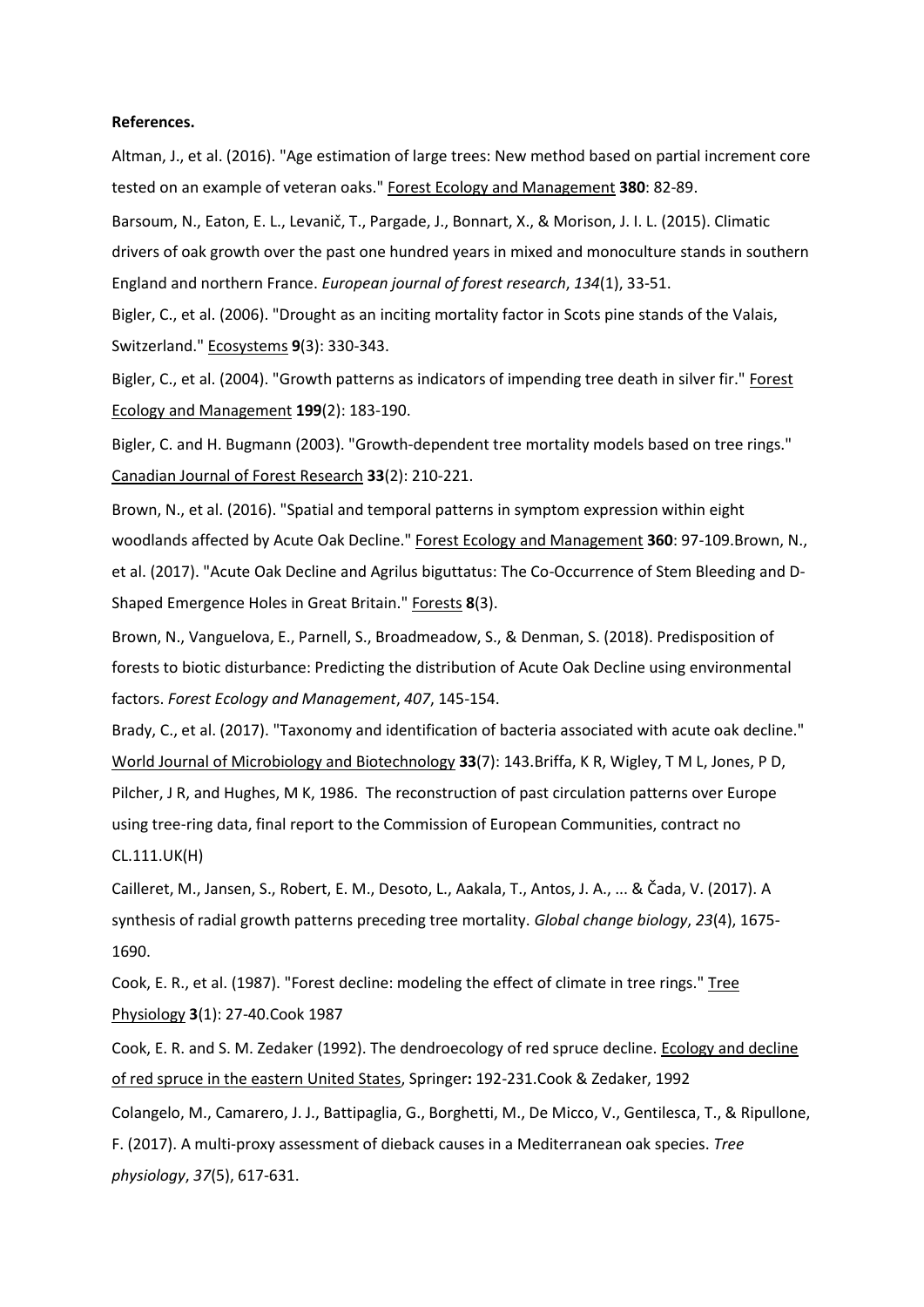Delatour, C. (1983). "Les dépérissements de chênes en Europe." Biologie et Forêt **XXXV**(4): 265-282. Denman, S., et al. (2017). "Identification of Armillaria species on declined oak in Britain: implications for oak health." Forestry: An International Journal of Forest Research **90**(1): 148-161.

Denman, S., et al. (2017). "Microbiome and infectivity studies reveal complex polyspecies tree disease in Acute Oak Decline." The ISME journal **12**(2): 386.

Denman, S., et al. (2014). "A Description of the Symptoms of Acute Oak Decline in Britain and a Comparative Review on Causes of Similar Disorders on Oak in Europe." Forestry, 2014, Vol. 87(4), Pp.535-551 **87**(4): 535-551.

Denman, S. & Webber., J. (2009). "Oak declines new definitions and new episodes in Britain." Quarterly Journal of Forestry **104**(4): 285-290.

Drénou, C., et al. (2015). "The diagnostic method ARCHI applied on declining pedunculate oaks." Arboricultural Journal **37**(3): 166-179.

Drobyshev, I., et al. (2007). "Relationship Between Crown Condition and Tree Diameter Growth in Southern Swedish Oaks." Environmental monitoring and assessment **128**(1-3): 61-73.

Fekete et al. 2017. Long-term effects of climate change on carbon storage and tree species composition in a dry deciduous forest).

Fritts, H. C. (1976). Tree Rings and Climate. Caldwell, New Jersey, Blackburn Press.

Gibbs, J. and B. Greig (1997). "Biotic and abiotic factors affecting the dying back of pedunculate oak Quercus robur L." Forestry **70**(4): 399-406.

Haavik, L. J., Billings, S. A., Guldin, J. M., & Stephen, F. M. (2015). Emergent insects, pathogens and drought shape changing patterns in oak decline in North America and Europe. *Forest Ecology and Management*, *354*, 190-205.

Haneca, K., et al. (2009). "Oaks, tree-rings and wooden cultural heritage: a review of the main characteristics and applications of oak dendrochronology in Europe." Journal of Archaeological Science **36**(1): 1-11.

Hart, C. E. (1971). The industrial history of Dean: with an introduction to its industrial archaeology, David & Charles Publishers.

Hartmann, G. and R. Blank (1993). Etiology of Oak Decline in Northern Germany. History, Symptoms, Biotic and Climatic Predisposition, Pathology. Recent advances in studies on oak decline. Bari, Italy**:**  277-284.

Helama, S., Läänelaid, A., Raisio, J., Mäkelä, H. M., Hilasvuori, E., Jungner, H., & Sonninen, E. (2014). Oak decline analyzed using intraannual radial growth indices,  $\delta$  13 C series and climate data from a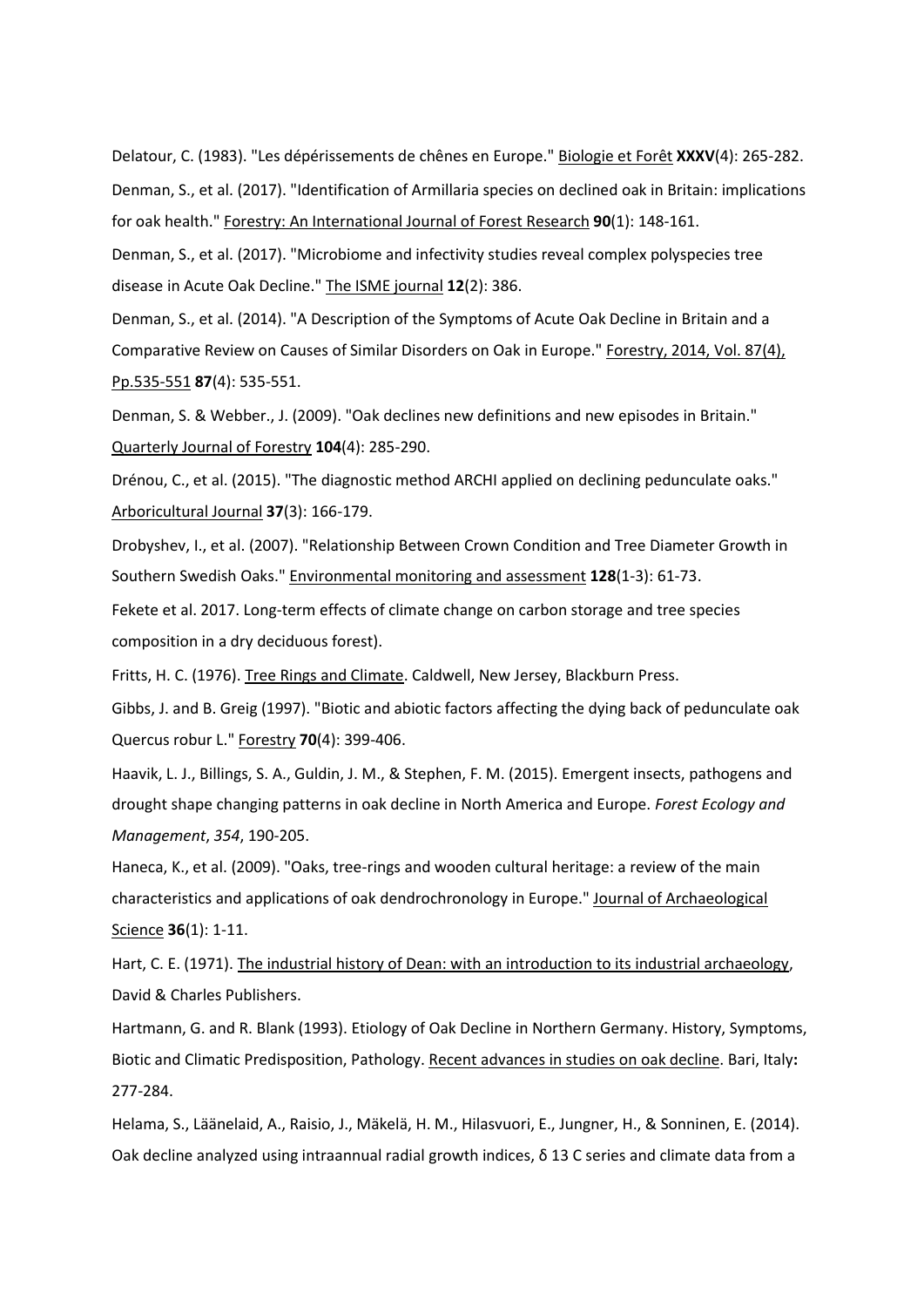rural hemiboreal landscape in southwesternmost Finland. *Environmental monitoring and assessment*, *186*(8), 4697-4708.

Helama, S., et al. (2016). "Oak Decline as Illustrated Through Plant–Climate Interactions Near the Northern Edge of Species Range." The Botanical Review **82**(1): 1-23.

Innes, J. L. (1990). "Assessment of tree condition." Forestry Commission Field Book **12**.

Keča, N., Koufakis, I., Dietershagen, J., Nowakowska, J. A., & Oszako, T. (2016). European oak decline phenomenon in relation to climatic changes. *Folia Forestalia Polonica*, *58*(3), 170-177.

Lévy, G., et al. (1992). "A comparison of the ecology of pedunculate and sessile oaks: radial growth in the centre and northwest of France." Forest Ecology and Management **55**(1-4): 51-63.

Manion, P. D. (1981). Tree disease concepts. Englewood Cliffs, New Jersey, Prentice-Hall, Inc.

Marçais, B., & Desprez-Loustau, M. L. (2014). European oak powdery mildew: impact on trees,

effects of environmental factors, and potential effects of climate change. *Annals of Forest Science*, *71*(6), 633-642.

Marcais, B. and N. Breda (2006). "Role of an Opportunistic Pathogen in the Decline of Stressed Oak Trees." The Journal of Ecology **94**(6): 1214-1223.

Manion, P. D. and D. Lachance (1992). Forest decline concepts, APS Press.

McCarroll, D. and N. J. Loader (2004). "Stable isotopes in tree rings." Quaternary Science Reviews **23**(7): 771-801.

McCarroll, D., et al. (2017). "A simple stable carbon isotope method for investigating changes in the use of recent versus old carbon in oak." Tree Physiology **37**(8): 1021-1027.

Parker, D. E., et al. (1992). "A new daily central England temperature series, 1772–1991." International Journal of Climatology **12**(4): 317-342.

Pedersen, B. S. (1998). "The role of stress in the mortality of midwestern oaks as indicated by growth prior to death." Ecology **79**(1): 79-93.

Pilcher, J. R., et al. (1984). "A 7,272-year tree-ring chronology for western Europe." Nature **312**(5990): 150.

Reed, K., et al. (2017). "The lifecycle of Agrilus biguttatus: the role of temperature in its development and distribution, and implications for Acute Oak Decline." Agricultural and Forest Entomology **20**(3): 334-346.

Samec, P., et al. (2017). "Discrimination between acute and chronic decline of Central European forests using map algebra of the growth condition and forest biomass fuzzy sets: A case study." Science of The Total Environment **599-600**: 899-909.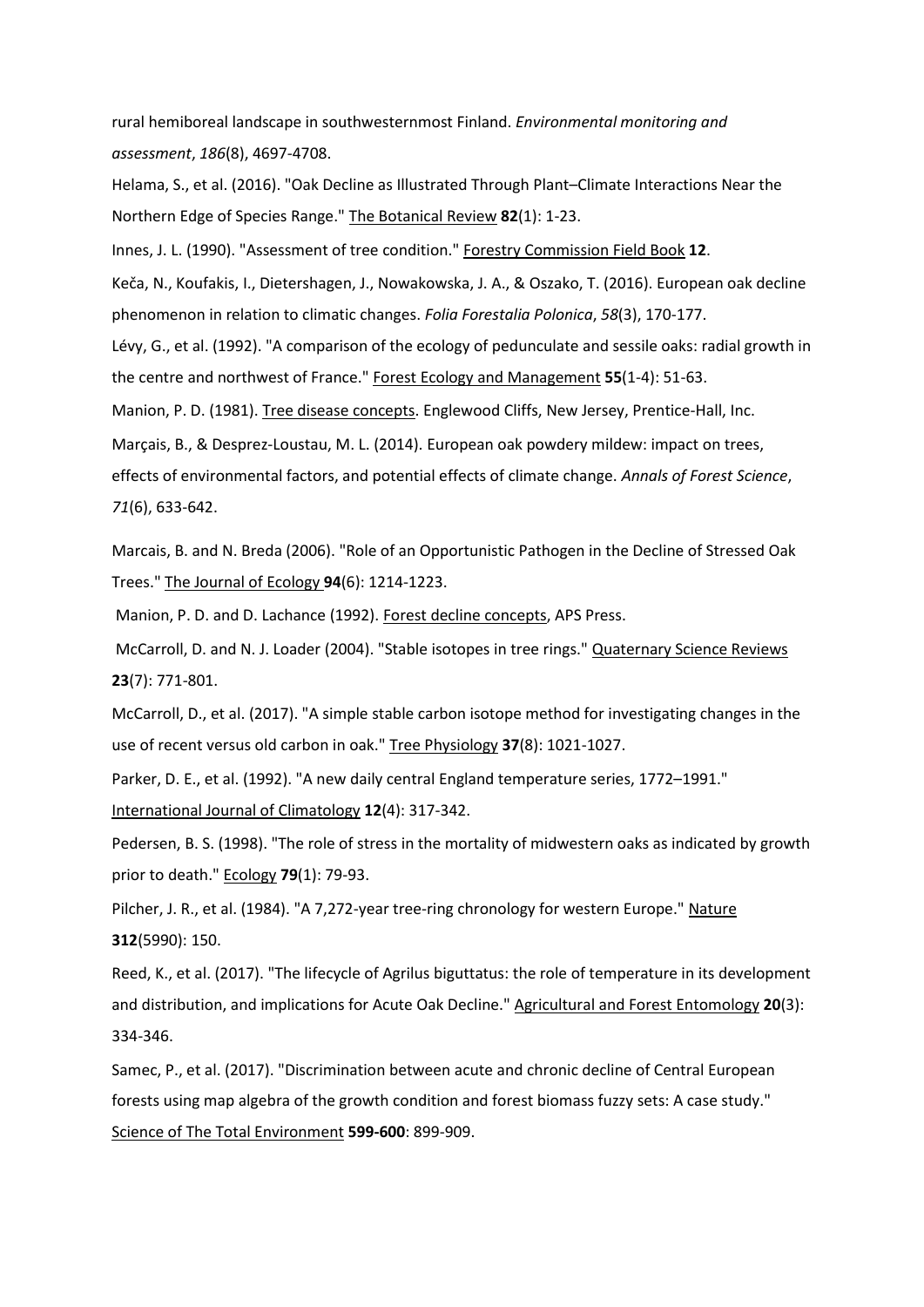Sinclair, W. A. (1965). "Comparisons of recent declines of white ash, oaks, and sugar maple in northeastern woodlands." Cornell Plant **20**: 62-67.

Sonesson, K. and I. Drobyshev (2010). "Recent advances on oak decline in southern Sweden." Ecological Bulletins **53**: 197-207.

Speer, J. H. (2010). Fundamentals of tree-ring research, University of Arizona Press.

Stokes, M. A. & Smiley, T.L. (1996). An introduction to tree-ring dating, University of Arizona Press. Tainter, F. H., et al. (1984). "The effect of climate on growth, decline, and death of northern red oaks in the western North Carolina Nantahala Mountains." Castanea: 127-137.

Tainter, F. H., et al. (1990). "Decline of radial growth in red oaks is associated with short-term changes in climate." European Journal of Forest Pathology **20**(2): 95-105.

Thomas, F. M., et al. (2002). "Abiotic and biotic factors and their interactions as causes of oak decline in Central Europe." Forest Pathology **32**(4‐5): 277-307.

Thomas, F. M. (2008). "Recent advances in cause-effect research on oak decline in Europe." CAB Reviews: Perspectives in Agriculture, Veterinary Science, Nutrition and Natural Resources **3**(037): 1- 12.

Wigley, T.M., Briffa, K.R. and Jones, P.D., 1984. On the average value of correlated time series, with applications in dendroclimatology and hydrometeorology. *Journal of climate and Applied Meteorology*, *23*(2), pp.201-213.

Wilson, R., et al. (2013). "A millennial long March–July precipitation reconstruction for southerncentral England." Climate Dynamics **40**(3-4): 997-1017.

Young, C. W. T. (1965). "Death of Pedunculate Oak and Variations in Annual Radial Increments Related to Climate." Forestry Commission Bulletin: Forest Record No.55: 1-16.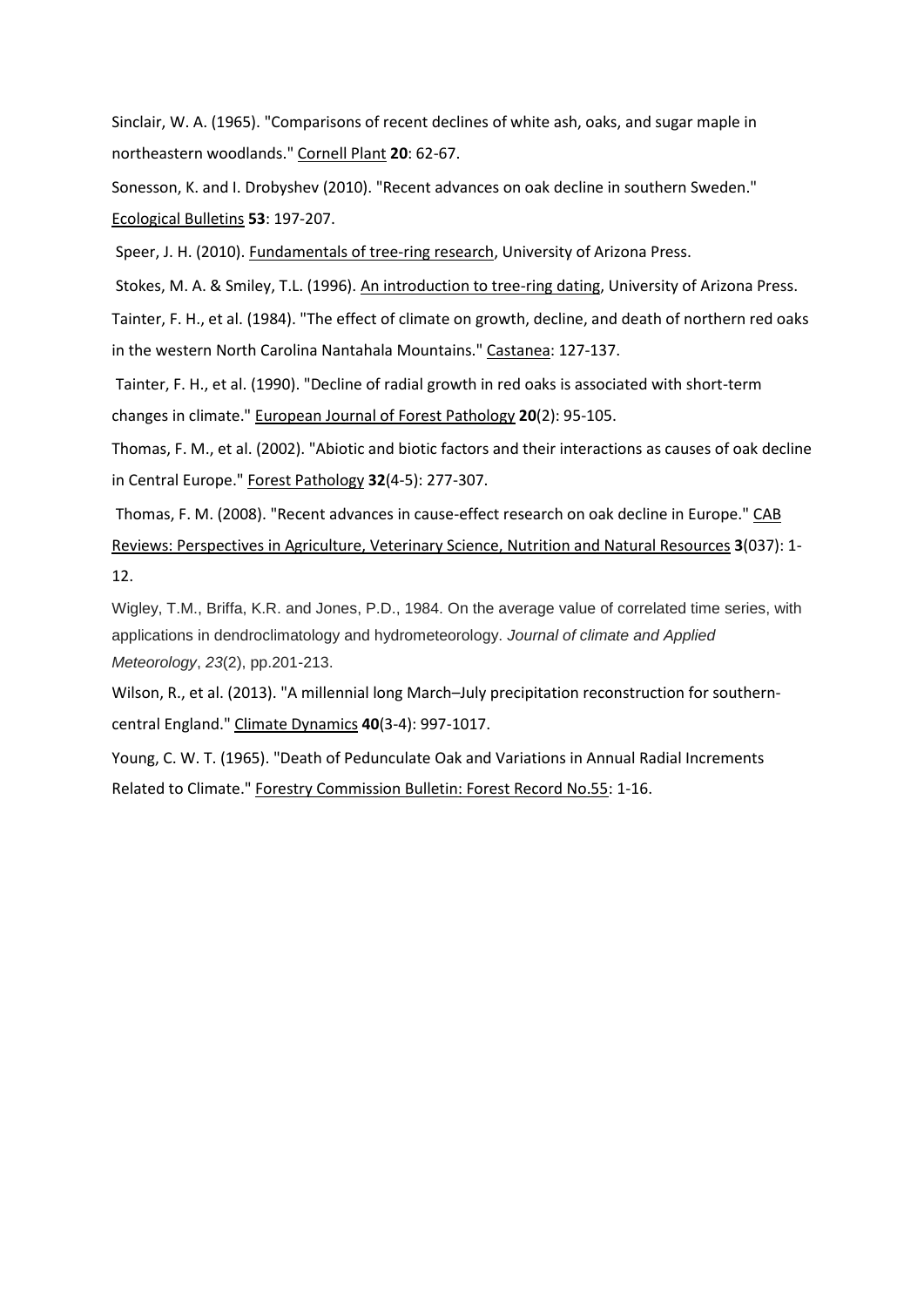# **List of Figures and Tables.**

Figure 1 - Location map.

Figure 2 – The average ring width chronologies for the Symptomatic (A) and Control (B) trees and sample depth information.

Figure 3 – The average ring width chronologies for the Control and Symptomatic trees.

Figure 4 – The average ring width chronologies for the Symptomatic and Control trees and in comparison to a regional ring width master chronology for the south of England.

Figure 5 – Comparisons with the Central England Temperature series.

Figure 6 – Age related decline in ring widths.

Figure 7 – The Control and Symptomatic trees aligned by pith-estimated cambial age.

Figure 8 - The average ring widths (mm/100) in trees with severe (red line) or moderate external decline symptoms as evidenced in Table5.

Table 1 – Individual tree meta data.

Table 2 – Chronology meta data, t values etc. needs finishing

Table 3 - Decline period summary and site history.

Table 4 – Decline status summary table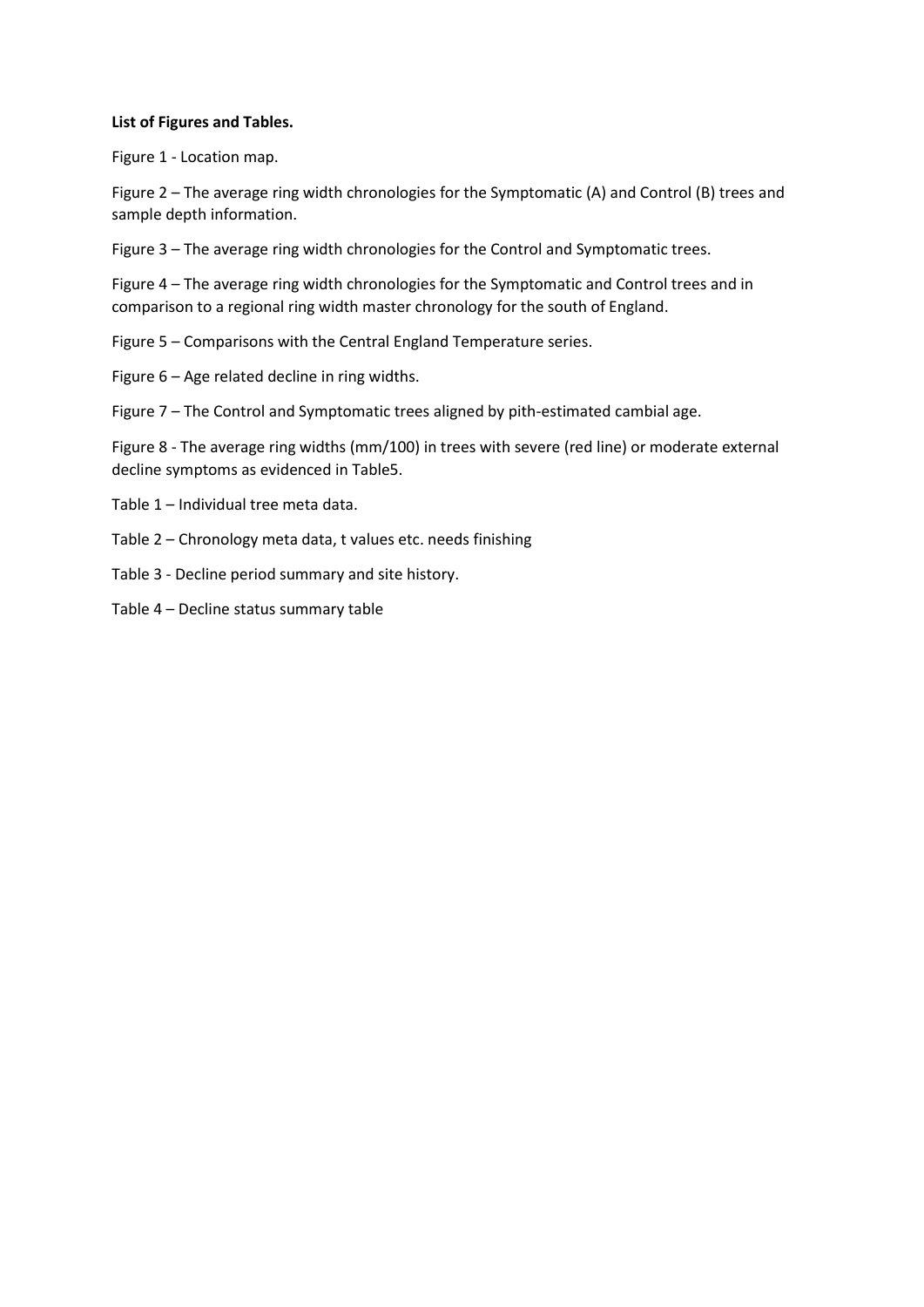Table 1– change in canopy assessment between 2009 and 2016. Crown symptom categorisations and growth history status where crown categories 1:Healthy = <10% crown loss, 2:Early Decline = 11-30% loss, 3:Moderate Decline = 31-55% loss, 4:Advanced Decline = 56-80% loss, 5: Severe Decline >80% loss.

| ID                |             | Inner | Outer | Number of               | Crown symptoms           | Crown condition | Mean ring width.   |
|-------------------|-------------|-------|-------|-------------------------|--------------------------|-----------------|--------------------|
|                   |             | ring  | ring  | Cores                   | (2009/2010)              | category 2016   | (min, max, mm/100) |
| SC <sub>2</sub> M | Symptomatic | 1834  | 2015  | 3                       | $\overline{\mathbf{4}}$  | 5               | 137 (31, 352)      |
| SC6M              |             | 1825  | 2014  | 3                       | 5                        | Dead            | 144 (17, 426)      |
| SC7M              |             | 1840  | 1973  | $\overline{2}$          | 5                        | Dead            | 181 (74, 399)      |
| SC8M              |             | 1829  | 1982  | $\overline{2}$          | 5                        | Dead            | 117 (32, 400)      |
| SC21M             |             | 1833  | 2015  | 3                       | $\overline{2}$           | 5               | 102 (28, 392)      |
| SC24M             |             | 1841  | 2009  | $\overline{2}$          | $\overline{2}$           | Felled          | 176 (35, 553)      |
| SC25M             |             | 1825  | 2007  | $\overline{\mathbf{3}}$ | 5                        | Dead            | 125 (28, 483)      |
| SC30M             |             | 1831  | 2016  | 3                       | $\overline{2}$           | 3               | 154 (35, 457)      |
| SC37M             |             | 1834  | 2015  | $\overline{2}$          | $\blacksquare$           | 3               | 184 (57, 425)      |
| SC39M             |             | 1811  | 2015  | $\overline{2}$          | $\overline{\phantom{a}}$ | lЗ              | 115 (31, 526)      |
| SC44M             |             | 1826  | 2015  | $\mathbf 2$             | $\overline{\phantom{a}}$ | lЗ              | 161 (32, 475)      |
| SC45D             |             | 1853  | 2016  | $\mathbf 1$             | $\blacksquare$           | $\overline{2}$  | 140 (23, 457)      |
| SC46D             |             | 1831  | 2016  | $\mathbf{1}$            | $\blacksquare$           | 1/2             | 132 (38, 472)      |
| SC47D             |             | 1853  | 2016  | $\mathbf{1}$            | $\blacksquare$           | $\overline{2}$  | 184 (55, 533)      |
| SC60M             |             | 1848  | 2016  | $\overline{2}$          | $\Box$                   | 4               | 152 (48, 471)      |
| SC11M             | Control     | 1849  | 2016  | $\overline{\mathbf{3}}$ | $\mathbf{1}$             | 1               | 173 (54, 370)      |
| SC12M             |             | 1853  | 2016  | $\overline{\mathbf{3}}$ | $\mathbf{1}$             | 3               | 166 (43, 451)      |
| SC14M             |             | 1833  | 2016  | $\overline{\mathbf{3}}$ | $\mathbf{1}$             | 1               | 188 (58, 456)      |
| SC17M             |             | 1822  | 2016  | 3                       | $\overline{2}$           | lЗ              | 122 (28, 472)      |
| SC18M             |             | 1852  | 2015  | $\overline{3}$          | $\overline{2}$           | 3               | 164 (55, 475)      |
| SC20M             |             | 1823  | 2015  | $\overline{3}$          | $\overline{2}$           | $\overline{2}$  | 181 (46, 513)      |
| SC26M             |             | 1825  | 2015  | $\overline{3}$          | $\mathbf{1}$             | $\overline{2}$  | 144 (33, 423)      |
| SC28M             |             | 1829  | 2016  | 3                       | $\mathbf{1}$             | 1               | 159(55,324)        |
| SC29M             |             | 1828  | 2016  | 3                       | $\mathbf{1}$             | 1               | 206 (19, 491)      |
| SC31M             |             | 1840  | 2016  | $\overline{2}$          | $\mathbf{1}$             | $\mathbf{1}$    | 157 (37, 443)      |
| SC35M             |             | 1861  | 2015  | $\mathbf{1}$            | $\overline{\phantom{0}}$ | 1               | 212 (54, 536)      |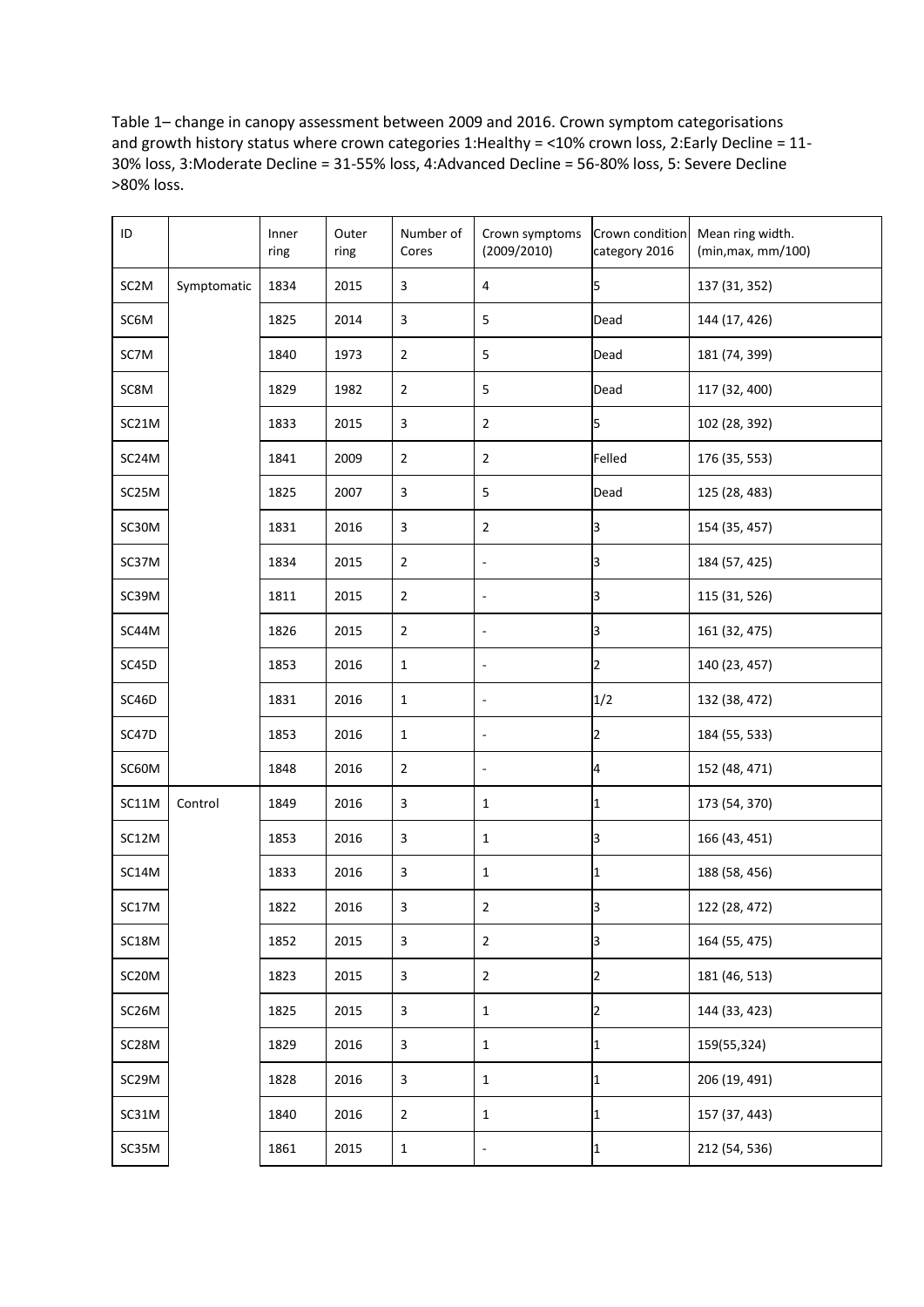| SC36M | 1915 | 2015 | $\mathbf{1}$ | ٠                        | 1 | 207 (70, 493) |
|-------|------|------|--------------|--------------------------|---|---------------|
| SC38M | 1838 | 2015 | $\mathbf{1}$ | $\overline{\phantom{a}}$ | ı | 217 (85, 435) |
| SC40M | 1843 | 2015 | $\mathbf 1$  | $\overline{\phantom{a}}$ | 1 | 189 (40, 440) |
| SC41M | 1853 | 2015 | $\mathbf{1}$ | $\overline{\phantom{a}}$ | ш | 214 (71, 441) |
| SC42M | 1831 | 2015 | $1\,$        | $\overline{\phantom{a}}$ | ı | 148 (18, 348) |
| SC43M | 1843 | 2015 | $\mathbf{1}$ | $\overline{\phantom{a}}$ |   | 190 (59, 475) |
| SC45M | 1884 | 2015 | $\mathbf 1$  | $\overline{\phantom{a}}$ |   | 202 (60, 581) |
| SC46M | 1850 | 2015 | $\mathbf{1}$ | $\overline{\phantom{a}}$ | 1 | 181 (36, 400) |
| SC47M | 1860 | 2015 | $\mathbf{1}$ | $\overline{\phantom{a}}$ | 1 | 240 (60, 682) |
| SC48M | 1868 | 2015 | $\mathbf{1}$ | $\overline{\phantom{a}}$ |   | 176 (47, 443) |
| SC49M | 1843 | 2015 | $\mathbf 1$  | $\overline{\phantom{a}}$ | 1 | 189 (45, 373) |
| SC50M | 1829 | 2015 | $\mathbf 1$  | ٠                        | 1 | 194 (69, 441) |
| SC51M | 1867 | 2015 | $\mathbf{1}$ | $\overline{\phantom{a}}$ | 1 | 266 (69, 590) |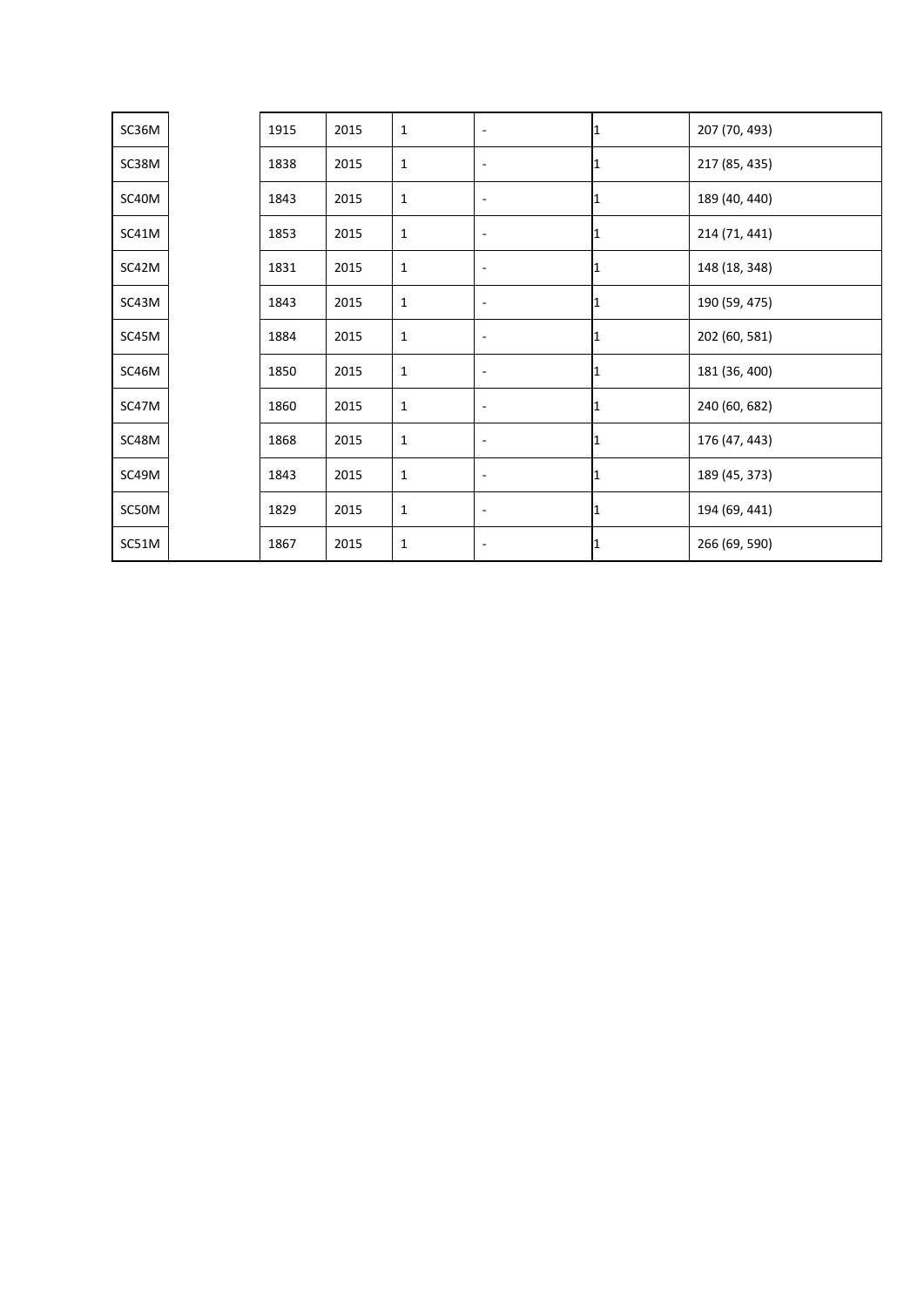Table 2 average chronology statistics. Ring Widths are given in microns.

|                              | Mean | Max | Min |
|------------------------------|------|-----|-----|
| All trees                    | 189  | 526 | 64  |
| Control tree ring widths     | 194  | 369 | 73  |
| Symptomatic tree ring widths | 164  | 526 | 50  |

| 1829-2016 (n≥5)                     | Mean | Max | Min |
|-------------------------------------|------|-----|-----|
| <b>All trees</b>                    | 175  | 355 | 64  |
| <b>Control tree ring widths</b>     | 191  | 363 | 73  |
| <b>Symptomatic tree ring widths</b> | 148  | 348 | 50  |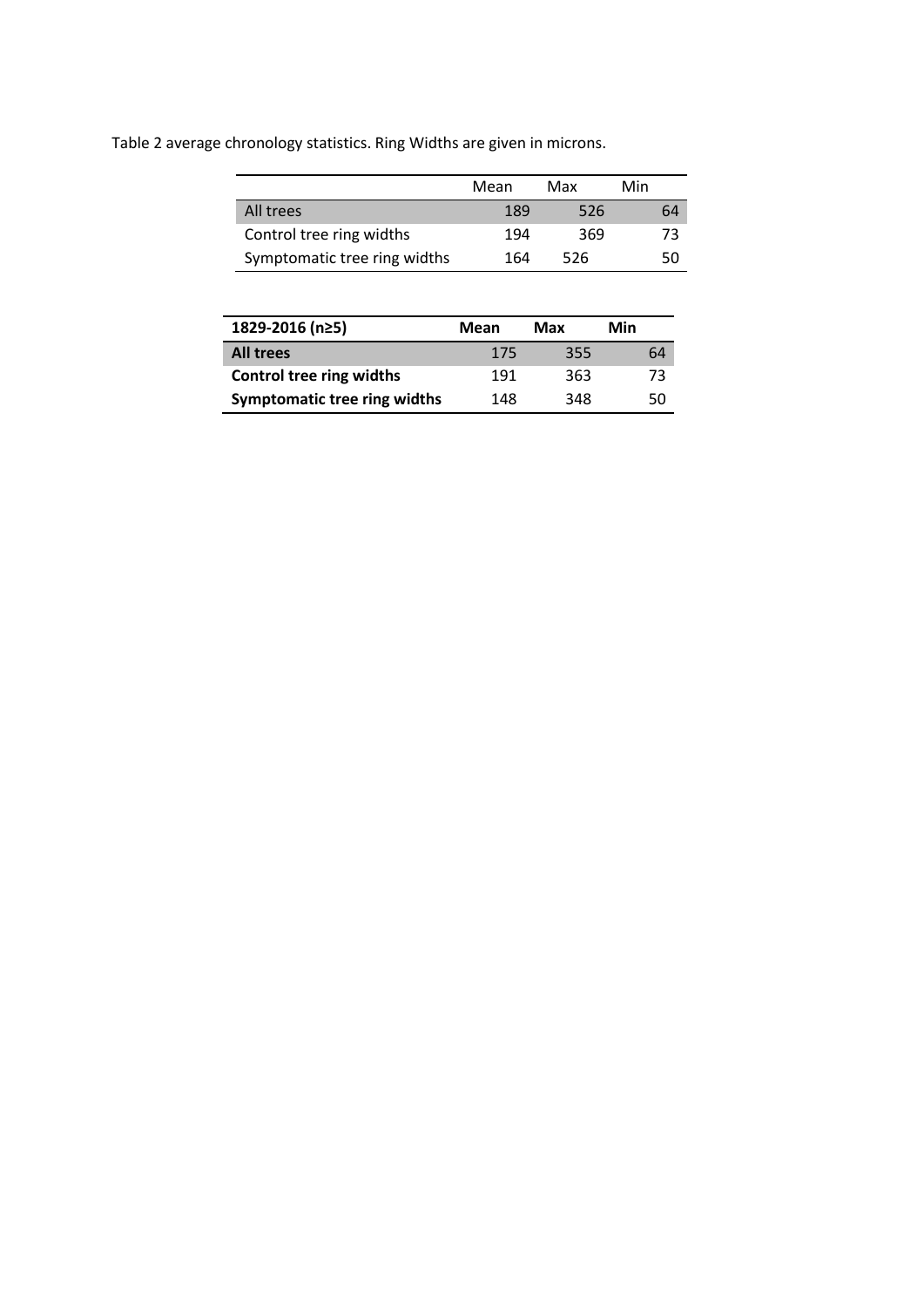Table 3, a qualitative summary of events in the Symptomatic and Control trees and at the site.

| Decade | Symptomatic<br>trees                                                                                                 | <b>Date</b>               | <b>Control Trees</b>                                                                                             | <b>Date</b>   | <b>Site History</b>                                                                                                  | <b>Date</b>                     |
|--------|----------------------------------------------------------------------------------------------------------------------|---------------------------|------------------------------------------------------------------------------------------------------------------|---------------|----------------------------------------------------------------------------------------------------------------------|---------------------------------|
| 1950s  | Growth<br>decline<br>emerges                                                                                         | 1950                      | Growth release<br>emerges (now aged<br>about 130 years<br>old) in comparison<br>to the regional<br>growth curve. | 1955-<br>1960 | Abandonment of<br>the Speculation<br>colliery due to<br>flooding (Parr,<br>1973)                                     | 1956                            |
|        |                                                                                                                      |                           |                                                                                                                  |               | Caterpillar<br>defoliation in<br>Forest of Dean<br>(Fletcher, 1974)                                                  | 1954-1956                       |
| 1960s  | Do not<br>experience a<br>growth<br>release<br>visible in the<br>regional<br>growth curve<br>and SC<br>control trees | Emerging<br>1960-<br>1965 |                                                                                                                  |               |                                                                                                                      |                                 |
| 1980s  |                                                                                                                      |                           |                                                                                                                  |               | Severe oak dieback<br>weakened, drought<br>stressed trees were<br>attacked by Agrilus<br>biguttatus (Gibbs,<br>1999) | 1989-1994                       |
| 1990s  | Visible<br>decline in<br>growth rate<br>in<br>comparison<br>to regional<br>growth curve                              | 1990s                     |                                                                                                                  |               |                                                                                                                      |                                 |
| 2000s  |                                                                                                                      |                           |                                                                                                                  |               | Thinning                                                                                                             | $^{\sim}$ 2010 ww2<br>and 1970s |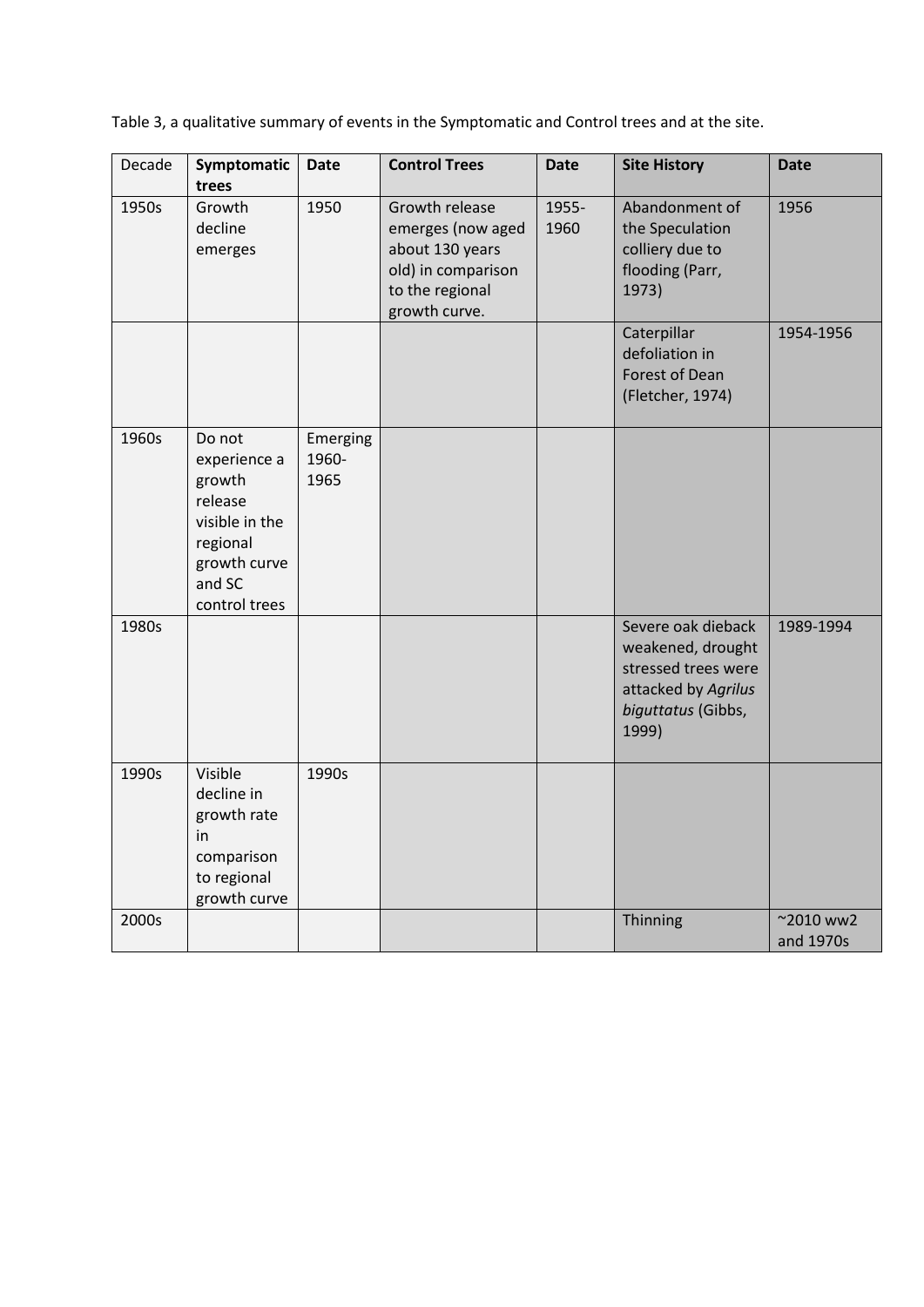Table 4. Crown symptom categorisations and growth history status where crown categories 1:Healthy = <10% crown loss, 2:Early Decline = 11-30% loss, 3:Moderate Decline = 31-55% loss, 4:Advanced Decline = 56-80% loss, 5: Severe Decline >80% loss.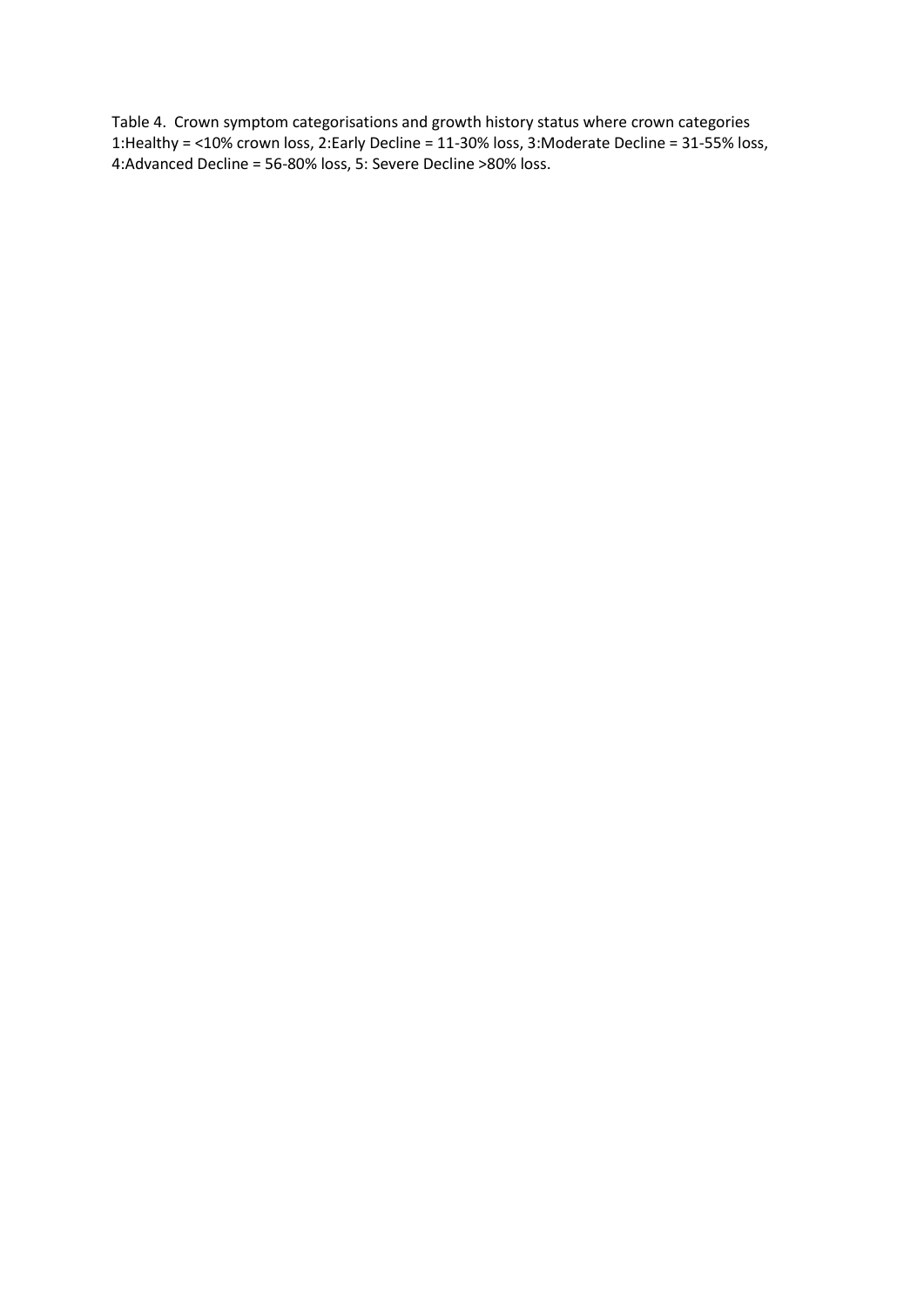|                    | Class<br>when<br>cored | Crown<br>when<br>cored | Core<br>sampled<br>in | <b>External</b><br>condition<br>2009 | <b>External</b><br>condition<br>2016 | <b>Ring widths indicate</b>                                                                                                                                                                 | <b>Would RW</b><br>have<br>revealed<br>decline<br>before<br>external<br>symptoms? |
|--------------------|------------------------|------------------------|-----------------------|--------------------------------------|--------------------------------------|---------------------------------------------------------------------------------------------------------------------------------------------------------------------------------------------|-----------------------------------------------------------------------------------|
| SC <sub>2</sub> M  | S                      | 4                      | Jul-10                | Advanced<br>decline                  | <b>Severe</b><br>decline             | Average growth prior to severe decline starting<br>mid 1990s                                                                                                                                | Υ                                                                                 |
| SC6M               | S                      | 5                      | Jun-10                | <b>Severe</b><br>decline             | <b>Dead</b>                          | Average growth prior to a severe decline from<br>1960                                                                                                                                       | Y                                                                                 |
| SC7M               | S                      | 5                      | Jun-10                | Severe<br>decline                    | <b>Dead</b>                          | Core ends in the 1960s with no indication of<br>suppressed growth prior.                                                                                                                    | <b>NA</b>                                                                         |
| SC8M               | S                      | 5                      | Feb-09                | <b>Severe</b><br>decline             | <b>Dead</b>                          | Suppressed growth from pith, increasingly<br>supressed from 1920s.                                                                                                                          | Y                                                                                 |
| SC21M              | S                      | 3                      | Feb-09                | Early decline                        | Severe<br>decline                    | Increasingly suppressed growth from the<br>1920s onwards.                                                                                                                                   | Y                                                                                 |
| SC24M              | S                      | $\overline{2}$         | Jul-10                | Early decline                        | Felled after<br>2010                 | Broadly healthy growth, moderate decline<br>evident from late 1980s                                                                                                                         | Possibly                                                                          |
| SC25M              | S                      | 5                      | Jul-10                | Advanced<br>decline                  | <b>Dead</b>                          | Severe decline beginning approx. 1980.                                                                                                                                                      | No                                                                                |
| SC30M              | S                      | 3                      | Jul-10                | Moderate<br>decline                  | Moderate<br>decline                  | Moderate decline beginning late 1960s                                                                                                                                                       | Possibly                                                                          |
| SC37M              | S                      | 3                      | Mar-16                | n/a                                  | Moderate<br>decline                  | Limited decline visible in ring widths.                                                                                                                                                     | No                                                                                |
| SC39M              | S                      | 3                      | Feb-16                | n/a                                  | Moderate<br>decline                  | Comparatively supressed growth from pith.<br>Decline from 2001 with evidence of a recovery<br>in 2010.                                                                                      | Y                                                                                 |
| SC44M              | S                      | 3                      | Mar-16                | n/a                                  | Moderate<br>decline                  | Suppressed from 1930, declining from 2006.                                                                                                                                                  | Υ                                                                                 |
| SC45D              | S                      | $\overline{2}$         | Jul-17                | n/a                                  | Early decline                        | Reduced ring width from 1862, below average<br>growth. Only recovers by 1940. 1991-94 poor<br>years but since similar growth to control<br>group.                                           | N                                                                                 |
| SC46D              | S                      | 1/2                    | Jul-17                | n/a                                  | Healthy/Early<br>decline             | Below average growth from 1913 and for the<br>period 1888-1905. 1913-1970 below average<br>growth. From 1975 reduced growth, recovery<br>in 2010.                                           | N                                                                                 |
| SC47D              | S                      | $\overline{2}$         | Jul-17                | n/a                                  | Early decline                        | 1877 & 1884 - growth releases then a period<br>of above average growth until 1931. After<br>another growth release in 1988, decline then<br>recovery to 2008 then rapid decline to present. | N                                                                                 |
| SC60M              | S                      | 4                      | <b>Nov-16</b>         | n/a                                  | Advanced<br>decline                  | 1859 & 1862 - growth releases. Growth<br>similar to control group until divergence from<br>1958. Recovery in 2012 then sharp decline to<br>present.                                         | Y                                                                                 |
| SC11M              | C                      | $\mathbf{1}$           | Jun-10                | Healthy                              | Healthy                              | Healthy growth and a strong growth release in<br>the late 1970s. Evidence of return to normal<br>growth from 1990s                                                                          |                                                                                   |
| SC12M              | C                      | $\mathbf{1}$           | Jun-10                | Healthy                              | Moderate<br>decline                  | Normal growth, various growth releases and<br>mild suppressions. No recent evidence of<br>decline in ring widths.                                                                           |                                                                                   |
| SC14M              | $\mathsf{C}$           | $\mathbf{1}$           | Jun-10                | Healthy                              | Healthy                              | Normal growth, growth release from 1990s.                                                                                                                                                   |                                                                                   |
| SC17M              | $\mathsf{C}$           | $\overline{2}$         | Feb-09                | Early decline                        | Moderate<br>decline                  | Growth suppressed from early in time series.<br>Slight decline from 2001                                                                                                                    |                                                                                   |
| SC18M              | $\mathsf{C}$           | $\overline{2}$         | Feb-09                | Early decline                        | Moderate<br>decline                  | Normal growth prior to suppression appearing<br>1970s. Slight recovery from 2006.                                                                                                           |                                                                                   |
| SC20M              | $\mathsf{C}$           | $\overline{2}$         | Feb-09                | Early decline                        | Early decline                        | Normal growth. Slight decline from 2007.                                                                                                                                                    |                                                                                   |
| SC26M              | $\mathsf{C}$           | $\mathbf{1}$           | Jul-10                | Healthy                              | Early decline                        | Normal growth. Growth release in the 1970s.<br>Slight decline from early 1990s.                                                                                                             |                                                                                   |
| SC <sub>28</sub> M | $\mathsf{C}$           | $\mathbf{1}$           | Jul-10                | Healthy                              | Healthy                              | Normal growth, slight decline from mid-1990s.                                                                                                                                               |                                                                                   |
| SC29M              | C                      | $\mathbf{1}$           | Jul-10                | Healthy                              | Healthy                              | Highly variable with profound growth release<br>from 1960s.                                                                                                                                 |                                                                                   |
| SC31M              | $\mathsf{C}$           | $\mathbf{1}$           | Jul-10                | Healthy                              | Healthy                              | Normal growth. Evidence of slight suppression<br>from 1990s.                                                                                                                                |                                                                                   |
| SC35M              | $\mathsf{C}$           | $1\,$                  | Mar-16                | n/a                                  | Healthy                              | Normal, rather variable growth, slight decline<br>from 2000s.                                                                                                                               |                                                                                   |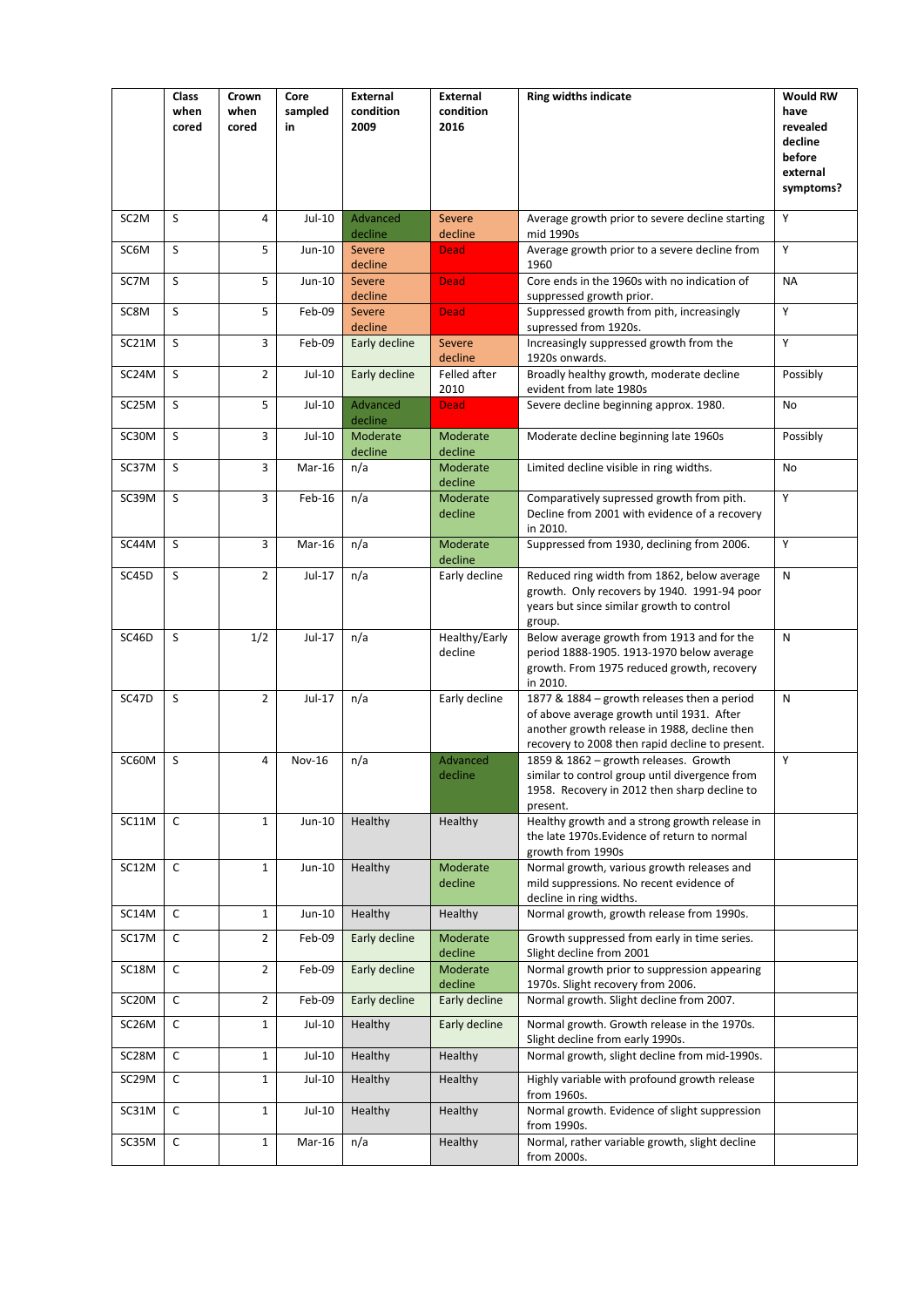| SC36M | $\mathsf{C}$ | $\mathbf{1}$ | Mar-16   | n/a | Healthy        | Variable growth prior to strong suppression<br>setting in in the 1980s.                    |  |
|-------|--------------|--------------|----------|-----|----------------|--------------------------------------------------------------------------------------------|--|
| SC38M | C            | $\mathbf{1}$ | Mar-16   | n/a | Healthy        | Normal growth, mild suppression from 1990s.                                                |  |
| SC40M | c            | $\mathbf{1}$ | $Mar-16$ | n/a | Healthy        | Normal growth, various suppressions and<br>releases. Lastly from 1980s.                    |  |
| SC41M | $\mathsf{C}$ | $\mathbf{1}$ | Mar-16   | n/a | <b>Healthy</b> | Strongly variable growth. No evidence of<br>decline in ring widths.                        |  |
| SC42M | $\mathsf{C}$ | $\mathbf{1}$ | $Mar-16$ | n/a | Healthy        | Normal growth. Gap in chronology rings too                                                 |  |
| SC43M | C            | $\mathbf{1}$ | Mar-16   | n/a | <b>Healthy</b> | narrow to measure 1980s to 2002.<br>Strong, variable growth. Evidence of                   |  |
|       |              |              |          |     |                | suppression from 1980s.                                                                    |  |
| SC45M | $\mathsf{C}$ | $\mathbf{1}$ | Mar-16   | n/a | <b>Healthy</b> | Growth release 1890 then above average                                                     |  |
|       |              |              |          |     |                | growth until 1907. Growth releases 1913 &                                                  |  |
|       |              |              |          |     |                | 1943. Growth decline early 1990's but                                                      |  |
|       | C            | $\mathbf{1}$ | $Mar-16$ |     |                | recovered with average growth to present.<br>Above average growth until 1903. Growth       |  |
| SC46M |              |              |          | n/a | Healthy        | release in 1922 then average growth until                                                  |  |
|       |              |              |          |     |                | early 1970's. RW's more indicative of                                                      |  |
|       |              |              |          |     |                | symptomatic tree.                                                                          |  |
| SC47M | C            | $\mathbf{1}$ | Mar-16   | n/a | <b>Healthy</b> | Above average growth until late 1940's.                                                    |  |
|       |              |              |          |     |                | Growth release 1982 then sharp decline late                                                |  |
|       |              |              |          |     |                | 1990's Growth recovery to present.                                                         |  |
| SC48M | C            | $\mathbf{1}$ | Mar-16   | n/a | Healthy        | Average or above average growth for a control                                              |  |
|       |              |              |          |     |                | tree until mid-1970's. After the severe                                                    |  |
|       |              |              |          |     |                | drought of 1976, ring widths drop to that of                                               |  |
|       |              |              |          |     |                | average symptomatic trees and from this point                                              |  |
|       |              |              |          |     |                | on never recover to the average control levels                                             |  |
|       |              |              |          |     |                | tracking closely that of average symptomatic                                               |  |
|       |              |              |          |     |                | trees until a recovery from 2009 almost                                                    |  |
|       |              |              |          |     |                | reaching average control levels in 2014.                                                   |  |
| SC49M | C            | $\mathbf{1}$ | $Mar-16$ | n/a | <b>Healthy</b> | Starts with below average growth for both                                                  |  |
|       |              |              |          |     |                | symptomatic and control trees but after first                                              |  |
|       |              |              |          |     |                | ten years shows strong recovery. After 100                                                 |  |
|       |              |              |          |     |                | years responds well to favourable conditions                                               |  |
|       |              |              |          |     |                | with above average growth for a control tree.                                              |  |
|       |              |              |          |     |                | Particularly strong growth release in 2012.                                                |  |
| SC50M | C            | $\mathbf{1}$ | $Mar-16$ | n/a | Healthy        | Growth depressions 1836 and 1857 but strong                                                |  |
|       |              |              |          |     |                | recoveries within 5 years in 1841 and 1862.<br>Strong growth releases to peaks in 1913 and |  |
|       |              |              |          |     |                | 1978 but drops to growth levels indicative of                                              |  |
|       |              |              |          |     |                | symptomatic trees in 1994. Very strong                                                     |  |
|       |              |              |          |     |                | recovery to higher than average growth for a                                               |  |
|       |              |              |          |     |                | control tree in 2012.                                                                      |  |
| SC51M | C            | $\mathbf{1}$ | Mar-16   | n/a | Healthy        | Average growth for a control tree until growth                                             |  |
|       |              |              |          |     |                | release 1910-1916. A sharp growth decline                                                  |  |
|       |              |              |          |     |                | until 1920 then gradual recovery to average                                                |  |
|       |              |              |          |     |                | control growth and above by 1931. Growth                                                   |  |
|       |              |              |          |     |                | decline as with control and symptomatic trees                                              |  |
|       |              |              |          |     |                | 1933-35 possibly due to caterpillar defoliation.                                           |  |
|       |              |              |          |     |                | Another decline 1940 as with other control &                                               |  |
|       |              |              |          |     |                | symptomatic, a January ice storm damaging                                                  |  |
|       |              |              |          |     |                | many trees (Morris & Perring, 1974). Huge                                                  |  |
|       |              |              |          |     |                | growth release to peak in 1944, decline in mid-                                            |  |
|       |              |              |          |     |                | 1950's, again possibly due to caterpillar                                                  |  |
|       |              |              |          |     |                | defoliation. With growth well above average                                                |  |
|       |              |              |          |     |                | for a control, peaks in 1973, 1991 and 2001                                                |  |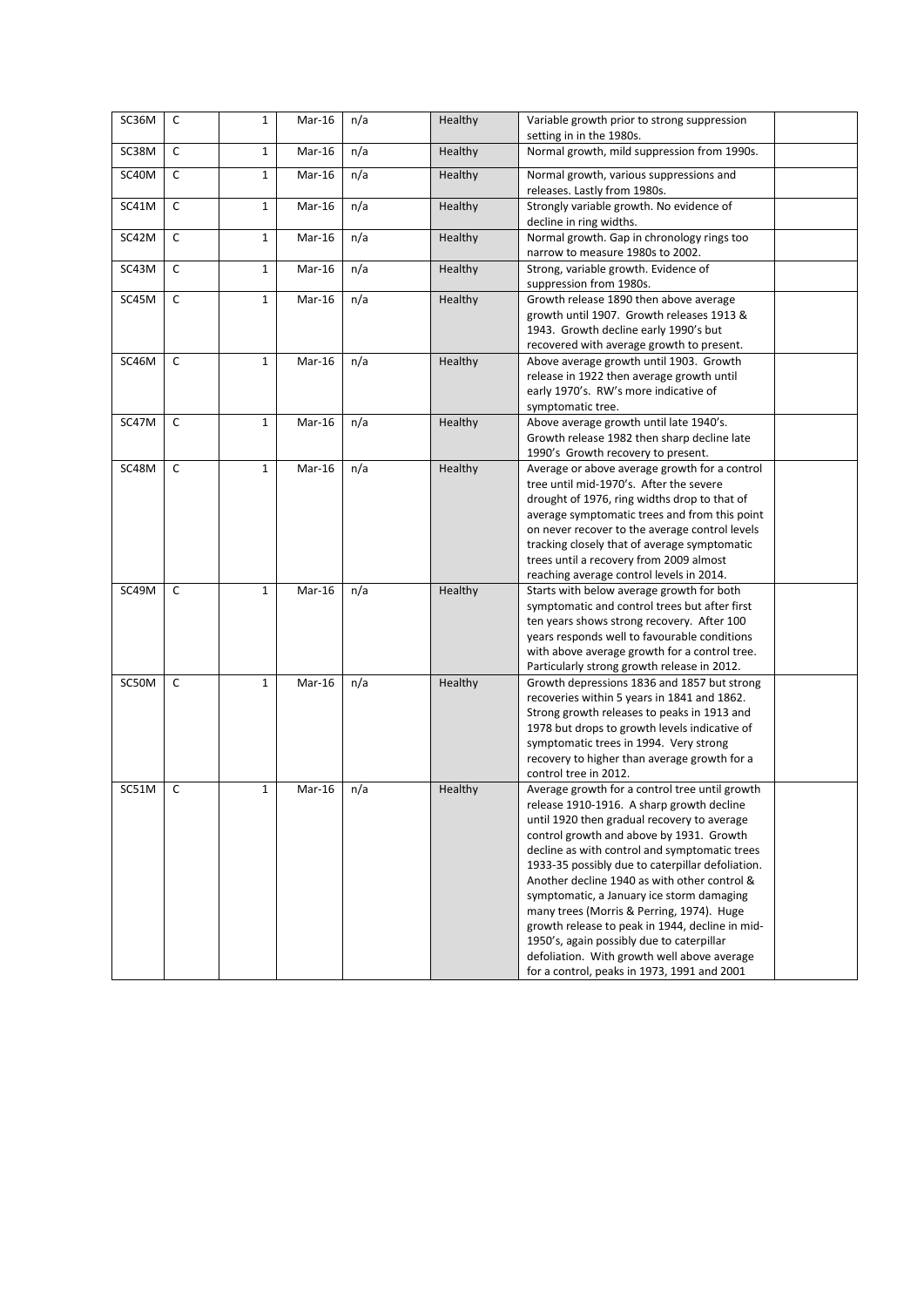

Figure 1: Location Map for the Speculation Cannop site. The Northern and Southern sections of the site are shown.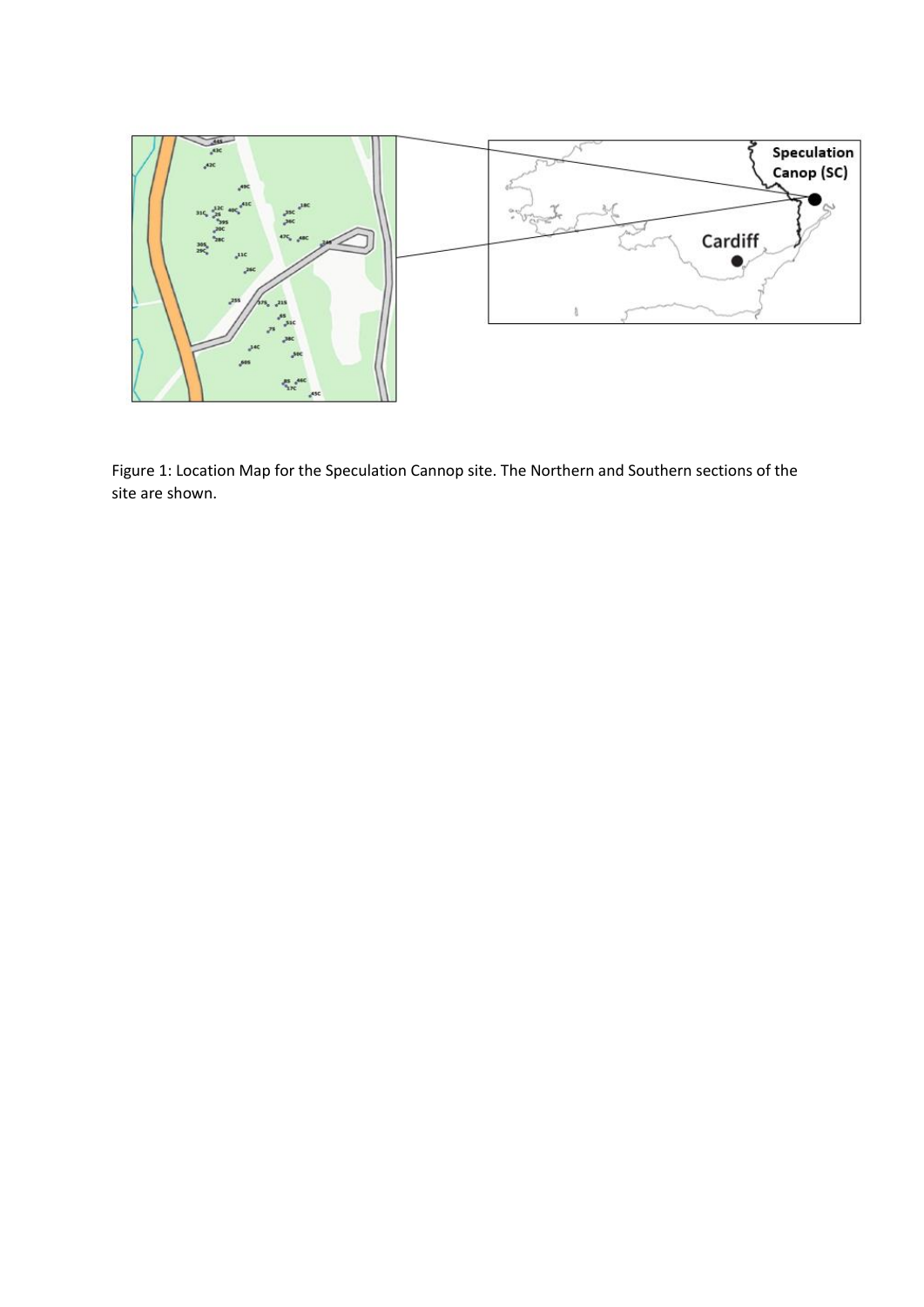

Figure 2. Speculation Cannop raw ring width measurements from trees with visible external COD symptoms. Top: symptomatic trees, n=15, red., and Bottom: control trees, green, n=24. Trees were sampled between 2009 and 2015. Confidence limits (95%) are shown in grey and changes in sample depth throughout the time series are indicated (blue)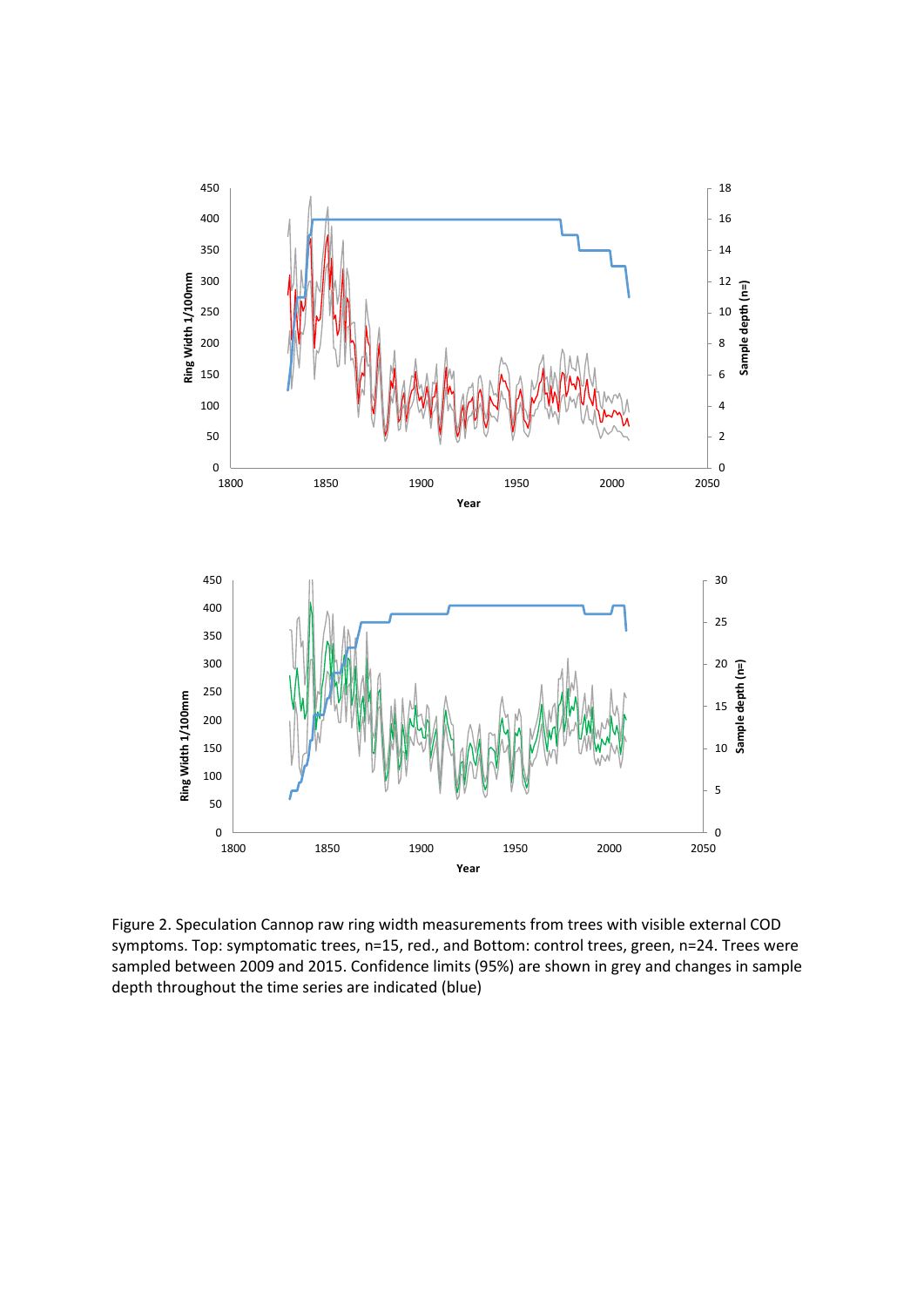

Figure 3 - The average ring width chronologies for the Control and Symptomatic trees. Control trees are indicated in green, Symptomatic trees in red. Ring width 1/100mm.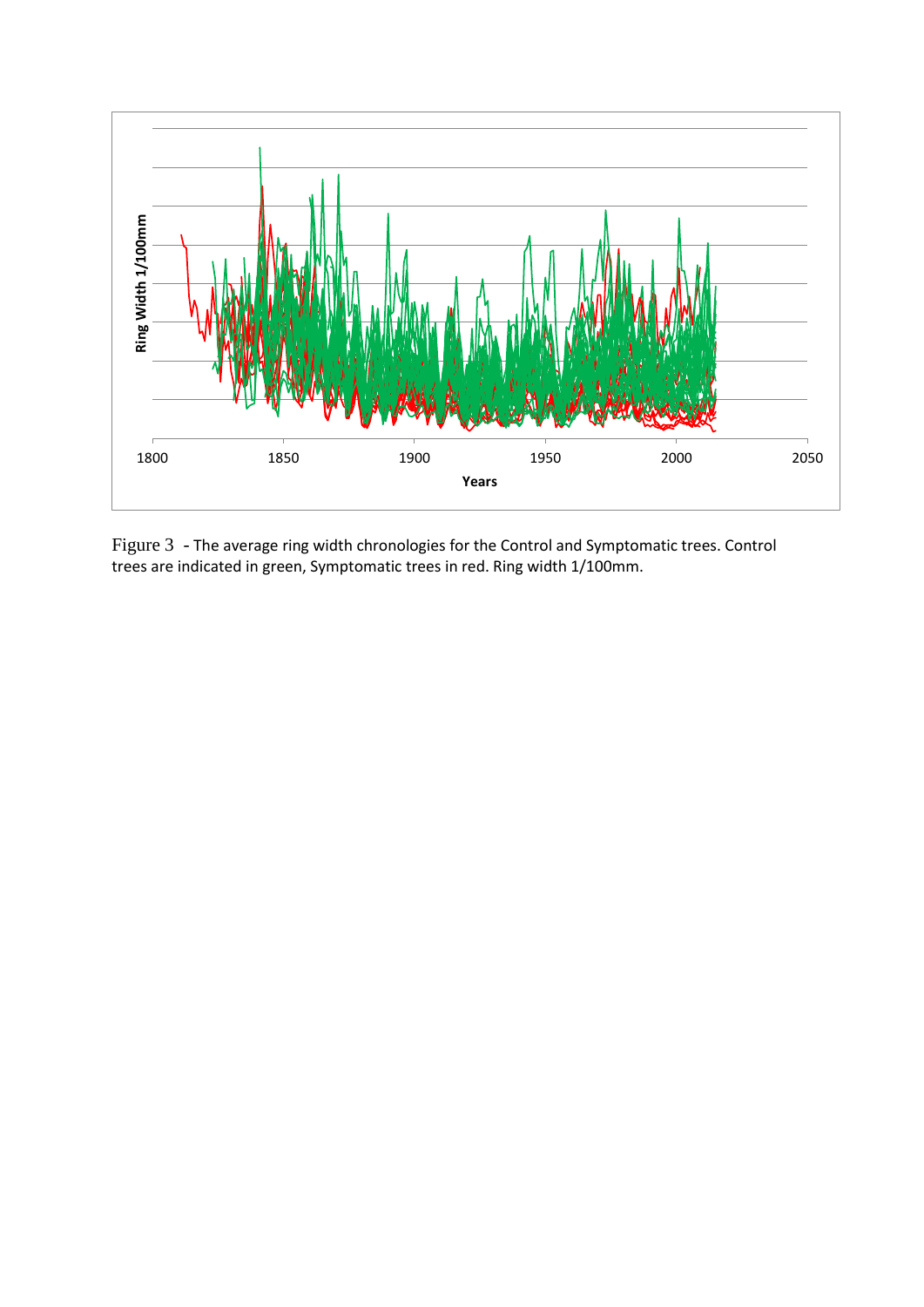





Figure 4 (a) Speculation Cannop raw ring width measurements from trees with visible external COD symptoms (symptomatic trees, n=15, red line) and those without (control trees, green line, n=24). Trees were sampled between 2009 and 2016. (b) Speculation Cannop average ring width series, control (green) and symptomatic (red) trees. Also shown is a regional master chronology (in Grey, Wilson et al 2013). Series are indexed raw ring widths (mm/100). Series are normalised to the period 1900-1970. The inter-annual correlations are strong and significant (symptomatic to control r = 0.84, symptomatic to Forest of Dean master chronology  $r = 0.54$ , control to Dean master chronology  $r =$ 0.72), all significant at p<0.05.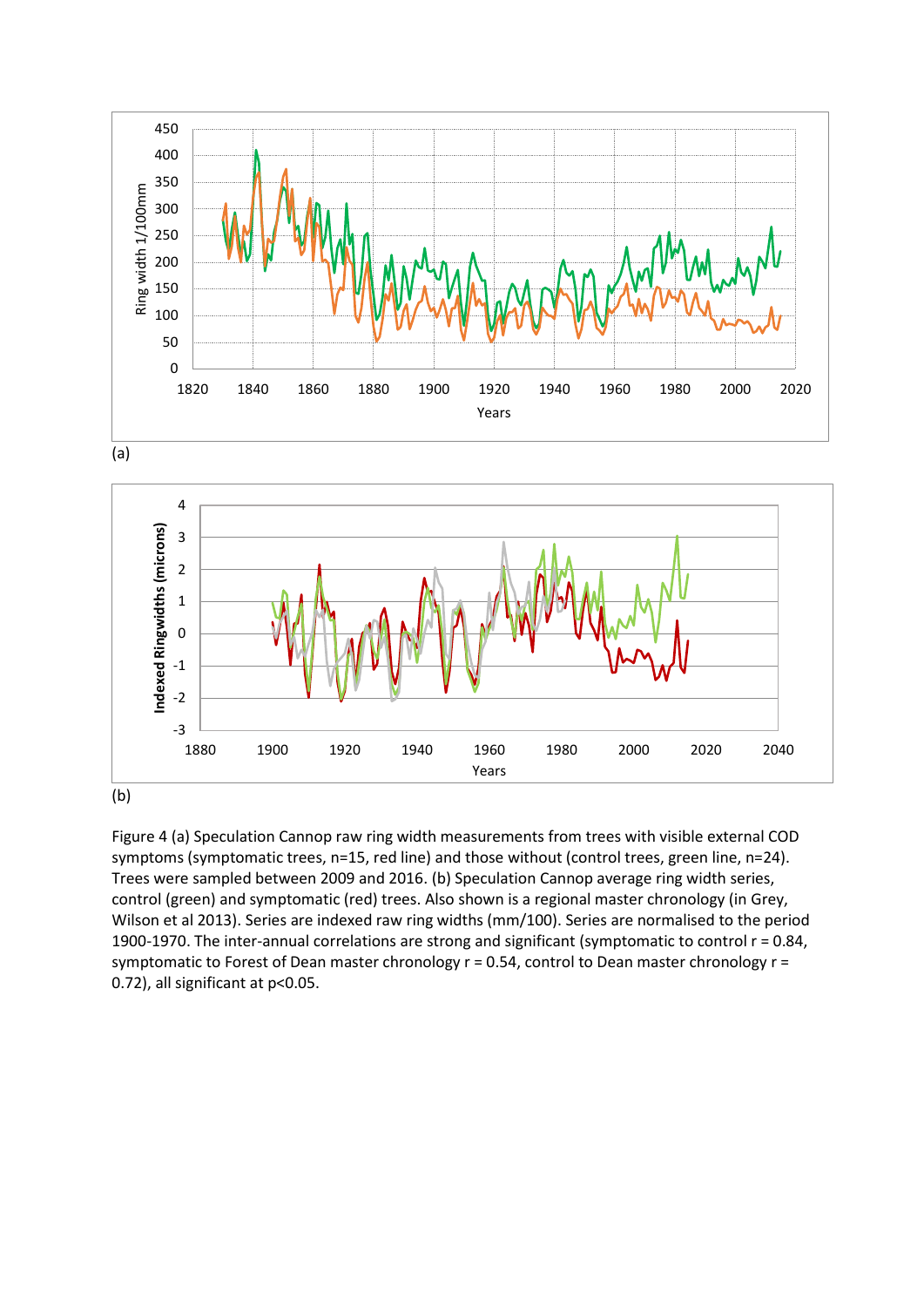

Figure 5. Indexed average ring width values for Control (green) and Symptomatic (red) trees at SC, the start of a phase of cool summers in 1860 is indicated, in comparison to the long-term average summer temperature (Central England Temperature, Parker et al 1992).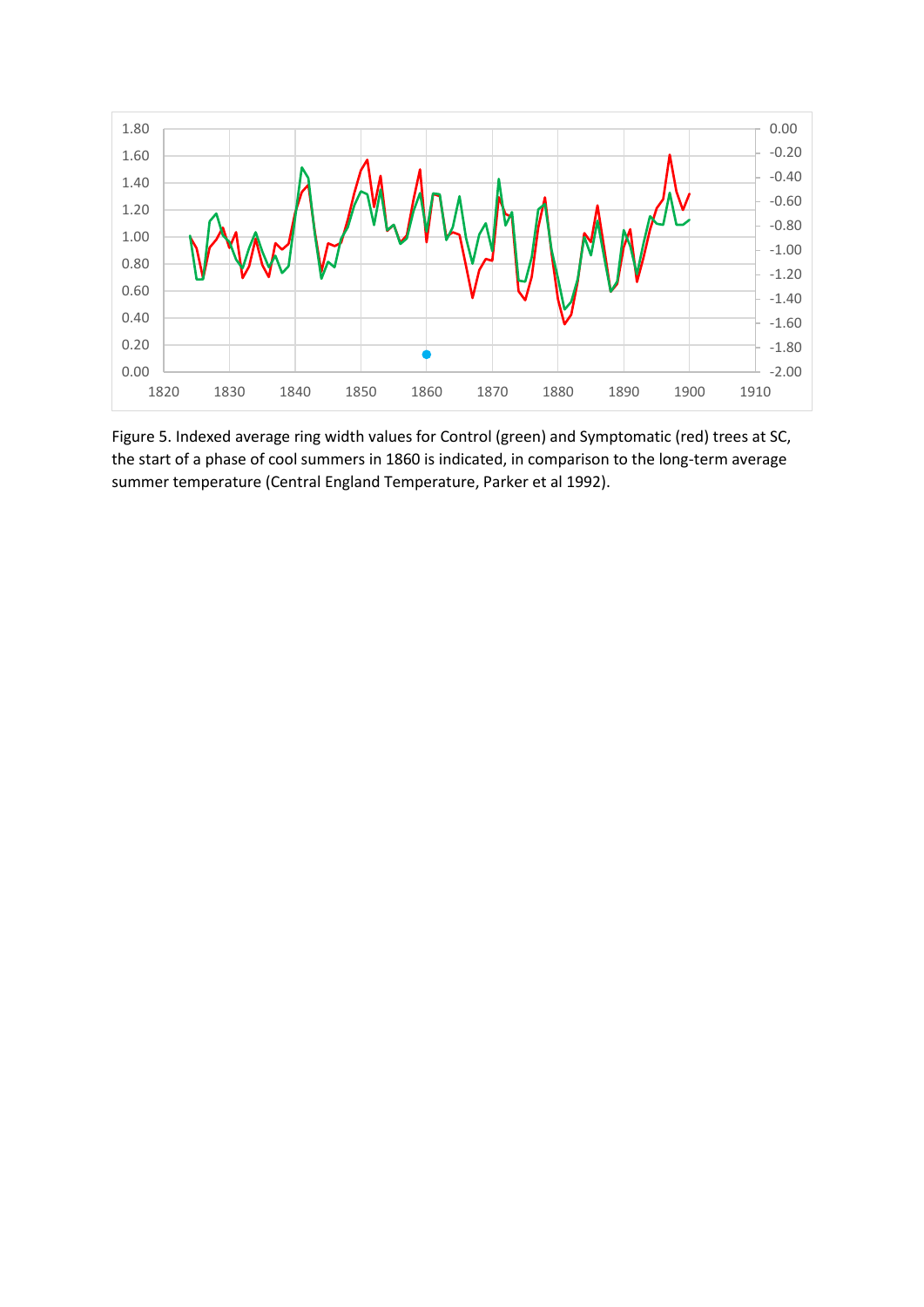

Figure 6. Normalised (AD 1900-1970) Control (green) and Symptomatic (red) raw ring width series averages. The linear trendline is plotted through the series after a divergence point around 1960.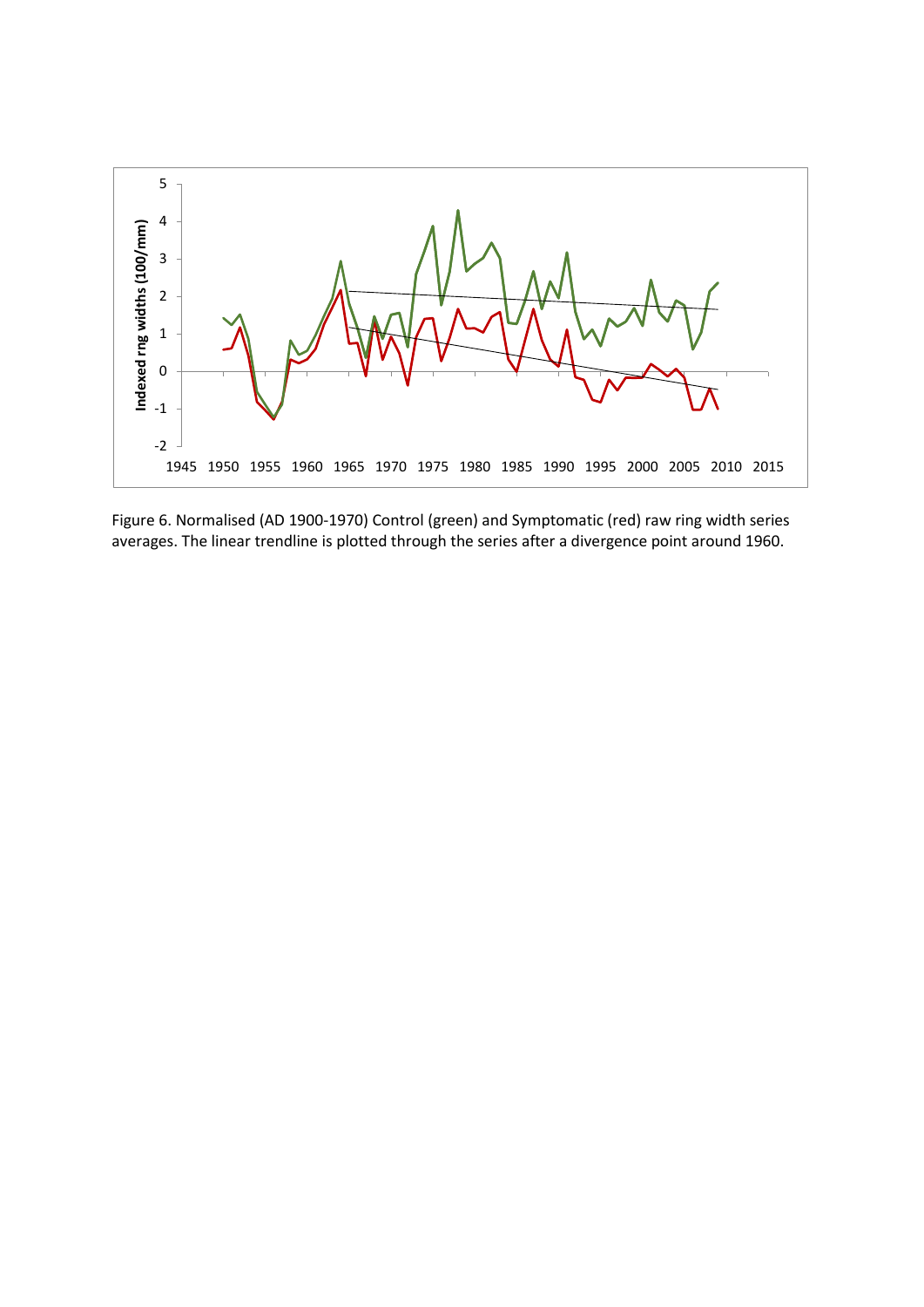

Figure 7. The control (green) and symptomatic (red) average ring width time series for Speculation Cannop and an average regional Forest of Dean ring width series from Wilson et al (2013) (grey with 95% confidence limits in grey dashed). Aligned by pith-estimated cambial age.